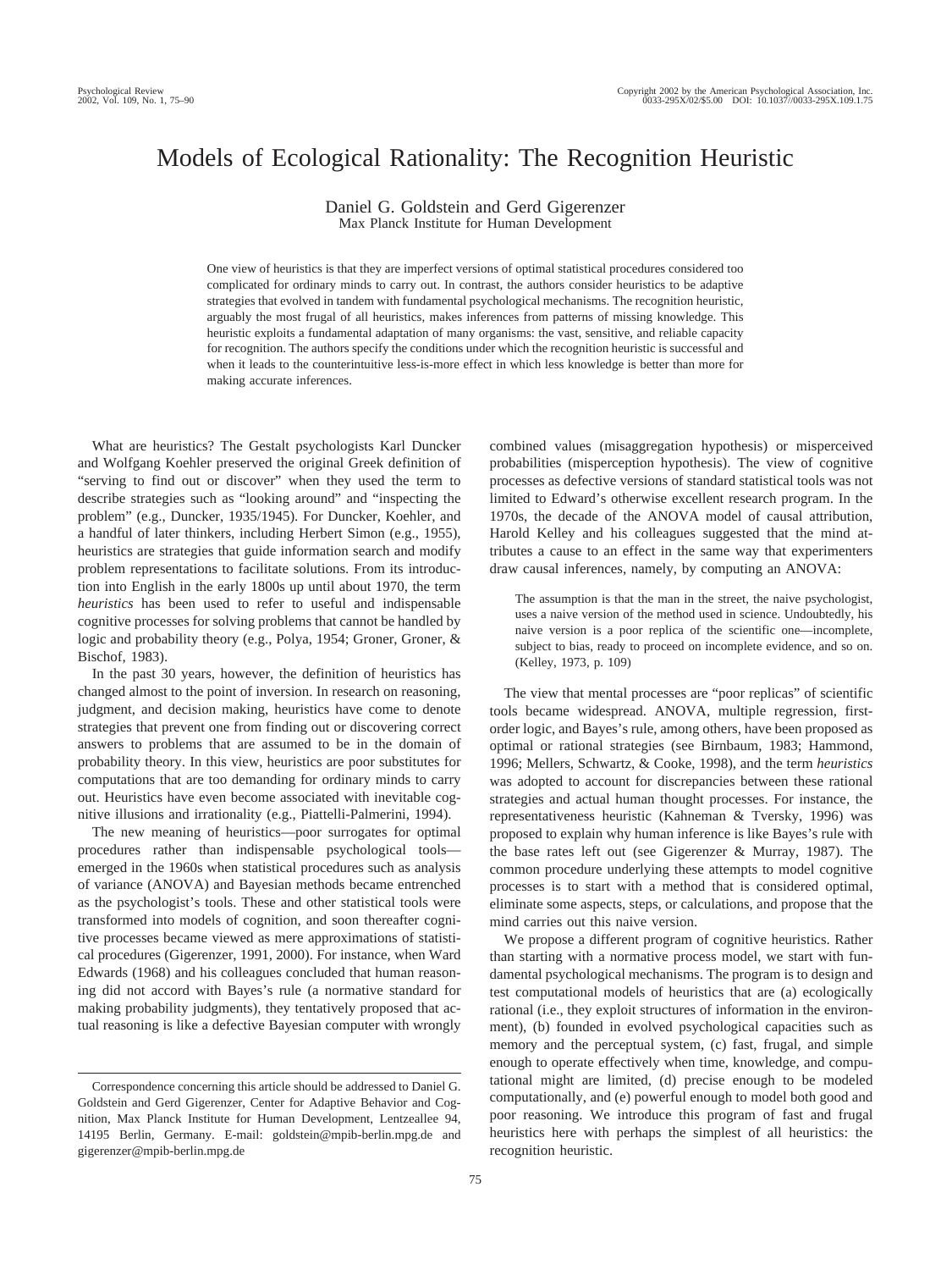In this article, we define the recognition heuristic and study its behavior by means of mathematical analysis, computer simulation, and experiment. We specify the conditions under which the recognition heuristic leads to less-is-more effects: situations in which less knowledge is better than more knowledge for making accurate inferences. To begin, we present two curious findings illustrate the counterintuitive consequences of the recognition heuristic.

# Can a Lack of Recognition Be Informative?

In the statistical analysis of experimental data, missing data are an annoyance. However, outside of experimental designs—when data are obtained by natural sampling rather than systematic sampling (Gigerenzer & Hoffrage, 1995)—missing knowledge can be used to make intelligent inferences. We asked about a dozen Americans and Germans, "Which city has a larger population: San Diego or San Antonio?" Approximately two thirds of the Americans correctly responded that San Diego is larger. How many correct inferences did the more ignorant German group achieve? Despite a considerable lack of knowledge, 100% of the Germans answered the question correctly. A similar surprising outcome was obtained when 50 Turkish students and 54 British students made forecasts for all 32 English F. A. Cup third round soccer matches (Ayton & Önkal, 1997). The Turkish participants had very little knowledge about (or interest in) English soccer teams, whereas the British participants knew quite a bit. Nevertheless, the Turkish forecasters were nearly as accurate as the English ones (63% vs. 66% correct).

At first blush, these results seem to be in error. How could more knowledge be no better—or worse—than significantly less knowledge? A look at what the less knowledgeable groups knew may hold the answer. All of the Germans tested had heard of San Diego; however, about half of them did not recognize San Antonio. All made the inference that San Diego is larger. Similarly, the Turkish students recognized some of the English soccer teams (or the cities that often make up part of English soccer team names) but not others. Among the pairs of soccer teams in which they rated one team as completely unfamiliar and the other as familiar to some degree, they chose the more familiar team in 627 of 662 cases (95%). In both these demonstrations, people used the fact that they did not recognize something as the basis for their predictions, and it turned out to serve them well.

The strategies of the German and Turkish participants can be modeled by what we call the *recognition heuristic.* The task to which the heuristic is suited is selecting a subset of objects that is valued highest on some criterion. An example would be to use corporate name recognition for selecting a subset of stocks from Standard and Poor's 500, with profit as the criterion (Borges, Goldstein, Ortmann, & Gigerenzer, 1999). In this article, as in the two preceding laboratory experiments, we focus on the case of selecting one object from two. This task is known as paired comparison or two-alternative forced choice; it is a stock-in-trade of experimental psychology and an elementary case to which many other tasks (such as multiple choice) are reducible.

The recognition heuristic is useful when there is a strong correlation—in either direction—between recognition and criterion. For simplicity, we assume that the correlation is positive. For two-alternative choice tasks, the heuristic can be stated as follows: Recognition heuristic: If one of two objects is recognized and the other is not, then infer that the recognized object has the higher value with respect to the criterion.

The recognition heuristic will not always apply, nor will it always make correct inferences. Note that the Americans and English in the experiments reported could not apply the recognition heuristic—they know too much. It is also easy to think of instances in which an object may be recognized for having a small criterion value. Yet even in such cases the recognition heuristic still predicts that a recognized object will be chosen over an unrecognized object. The recognition heuristic works exclusively in cases of limited knowledge, that is, when only some objects—not all—are recognized.

The effectiveness of the apparently simplistic recognition heuristic depends on its *ecological rationality:* its ability to exploit the structure of the information in natural environments. The heuristic is successful when ignorance, specifically a lack of recognition, is systematically rather than randomly distributed, that is, when it is strongly correlated with the criterion. (When this correlation is negative, the heuristic leads to the inference that the unrecognized object has the higher criterion value.)

The direction of the correlation between recognition and the criterion can be learned from experience, or it can be genetically coded. The latter seems to be the case with wild Norway rats. Galef (1987) exposed "observer" rats to neighbors that had recently eaten a novel diet. The observers learned to recognize the diet by smelling it on their neighbors' breath. A week later, the observers were fed this diet and another novel diet for the first time and became ill. (They were injected with a nauseant, but as far as they knew it could have been food poisoning.) When next presented with the two diets, the observer rats avoided the diet that they did not recognize from their neighbors' breath. Rats operate on the principle that other rats know what they are eating, and this helps them avoid poisons. According to another experiment (Galef, McQuoid, & Whiskin, 1990), this recognition mechanism works regardless of whether the neighbor rat is healthy or not when its breath is smelled. It may seem unusual that an animal would eat the food its sick neighbor had eaten; however, rats seem to follow recognition without taking further information (such as the health of the neighbor) into account. In this article, we investigate whether people follow the recognition heuristic in a similar noncompensatory way. If reasoning by recognition is a strategy common to humans, rats, and other organisms, there should be accommodations for it in the structure of memory. We explore this question next.

# The Capacity for Recognition

As we wander through a stream of sights, sounds, tastes, odors, and tactile impressions, some novel and some previously experienced, we have little trouble telling the two apart. The mechanism for distinguishing between the novel and recognized seems to be specialized and robust. For instance, recognition memory often remains when other types of memory become impaired. Elderly people suffering memory loss (Craik & McDowd, 1987; Schonfield & Robertson, 1966) and patients suffering certain kinds of brain damage (Schacter & Tulving, 1994; Squire, Knowlton, & Musen, 1993) have problems saying what they know about an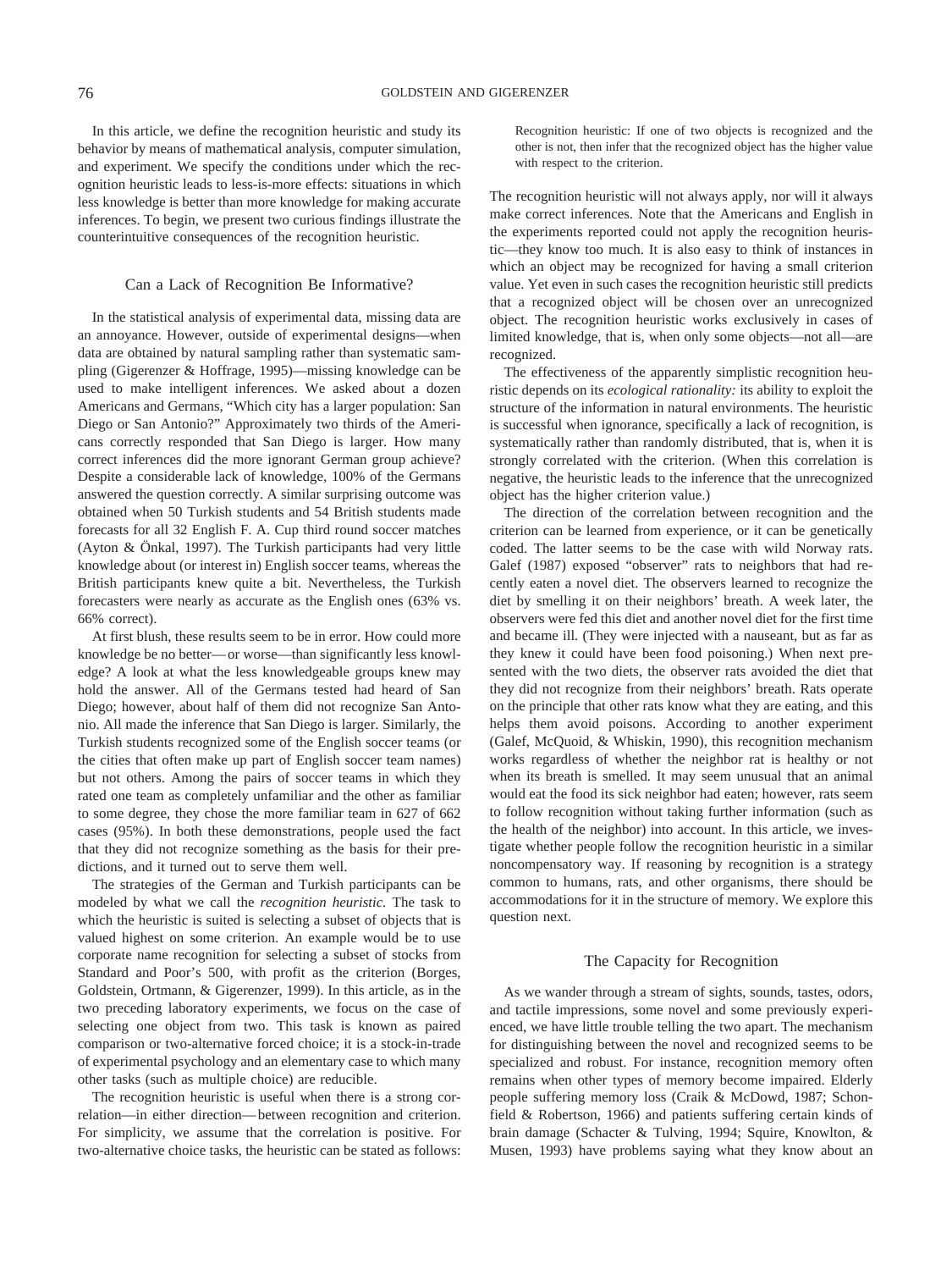object or even where they have encountered it. However, they often know (or can act in a way that proves) that they have encountered the object before. Such is the case with R. F. R., a 54-year-old policeman who developed such severe amnesia that he had great difficulty identifying people he knew, even his wife and mother. One might be tempted to say he had lost his capacity for recognition. Yet on a test in which he was shown pairs of photographs consisting of one famous and one nonfamous person, he could point to the famous persons as accurately as could a healthy control group (Warrington & McCarthy, 1988). His ability to distinguish between the unrecognized people (whom he had never seen before) and the recognized people (famous people he had seen in the media) remained intact. However, his ability to recall anything about the people he recognized was impaired. Laboratory research has demonstrated that memory for mere recognition encodes information even in divided-attention learning tasks that are too distracting to allow more substantial memories to be formed (Jacoby, Woloshyn, & Kelley, 1989). Because recognition continues to operate even under adverse circumstances, and it can be impaired independently from the rest of memory, we view it as a primordial psychological mechanism (for cases involving a selective loss of recognition, see Delbecq-Derousné, Beauvois, & Shallice, 1990).

Because the word *recognition* is used in different ways by different researchers, it needs to be precisely defined. Consider three levels of knowledge an organism may have. First, one may have no knowledge of an object or event because one has never heard, smelled, touched, tasted, or seen it before. Such objects we call "unrecognized." Second are objects one has experienced before but of which one has absolutely no further knowledge beyond this initial sense of recognition. These we will call "merely recognized." (The Scottish verb "to tartle" gives a name to this state of memory; people tartle when they recognize another's face but cannot remember anything else about him or her.) The third level of knowledge comprises mere recognition plus further knowledge; not only does one recognize the object, but one can provide all sorts of additional information about it, such as where one encountered it, what it is called, and so on. Thus, with the term *recognition*, we divide the world into the novel and the previously experienced.

This use of the term needs to be distinguished from another use, which might be characterized as "recognition of items familiar from a list" (e.g., Brown, Lewis, & Monk, 1977). Here the behavior of interest is a person's ability to verify whether a common thing (usually a word such as *house*) had been presented in a previous experimental session. Studies dealing with this meaning of recognition often fail to touch on the distinction between the novel and the previously experienced because the stimuli—mostly numbers or everyday words—are certainly not novel to the participant before the experiment. Experiments that use nonwords or never-seen-before photographs capture the distinction of interest here: that between the truly novel and the previously experienced.

Recognition also needs to be distinguished from notions such as availability (Tversky & Kahneman, 1974) and familiarity (Griggs & Cox, 1982). The availability heuristic is based on recall, not recognition. People recognize far more items than they can recall. Availability is a graded distinction among items in memory and is measured by the order or speed with which they come to mind or the number of instances of categories one can generate. Unlike availability, the recognition heuristic does not address comparisons between items in memory, but rather the difference between items in and out of memory (Goldstein, 1997). The term *familiarity* is typically used in the literature to denote the degree of knowledge (or amount of experience) a person has of a task or object. The recognition heuristic, in contrast, treats recognition as a binary, all-or-none distinction; further knowledge is irrelevant.

A number of studies demonstrate that recognition memory is vast, easily etched on, and remarkably retentive despite short presentation times. Shepard's (1967b) experiment with 612 pairs of novel photographs shown with unlimited presentation time resulted in participants correctly recognizing them with 99% accuracy. This impressive result was made to appear ordinary by Standing's experiments 6 years later. Standing (1973) increased the number of pictures (photographs and "striking" photographs selected for their vividness) to 1,000 and limited the time of presentation to 5 s. Two days later, he tested recognition memory with pairs of pictures in which one had been presented previously and one was novel. Participants were able to point to the previously presented picture 885 times of 1,000 with normal pictures and 940 times of 1,000 with "striking" pictures. Standing then outdid himself by a factor of 10. In perhaps the most extensive recognition memory test ever performed, he presented 10,000 normal pictures for 5 s each. Two days later participants correctly identified them in 8,300 of 10,000 pairs. When more and more pictures were presented, the retention percentage declined slightly, but the absolute number of pictures recognized increased.

Standing's participants must have felt they were making a fair number of guesses. Some research suggests that people may not rely on recognition-based inferences in situations in which they feel their memory is not reliable, such as when presentation times are short or when there are distractions at presentation (Strack & Bless, 1994). However, Standing's results, when adjusted by the usual guessing correction, come out well above chance. With respect to the performance with his "striking" pictures, Standing speculated, "If one million items could be presented under these conditions then 731,400 would be retained" (p. 210). Of course, presenting 1 million items is a feat no experimental psychologist is likely to try.

Recognition memory is expansive, sensitive, and reliable enough to serve in a multitude of inferential tasks. We now discuss how the accuracy of these recognition-based inferences relies not only on the soundness of memory but also on the relationship between recognition and the environment.

# Theory

#### *Recognition and the Structure of the Environment*

In this article, we investigate recognition as it concerns proper names. Proper name recognition is of particular interest because it constitutes a specialized domain in the cognitive system that can be impaired independently of other language skills (McKenna & Warrington, 1980; Semenza & Sgaramella, 1993; Semenza & Zettin, 1989). Because an individual's knowledge of geography comprises an incomplete set of proper names, it is ideal for recognition studies. In this article, we focus on two situations of limited knowledge: Americans' recognition of German city names and Germans' recognition of city names in the United States. The American students we have tested over the years recognized about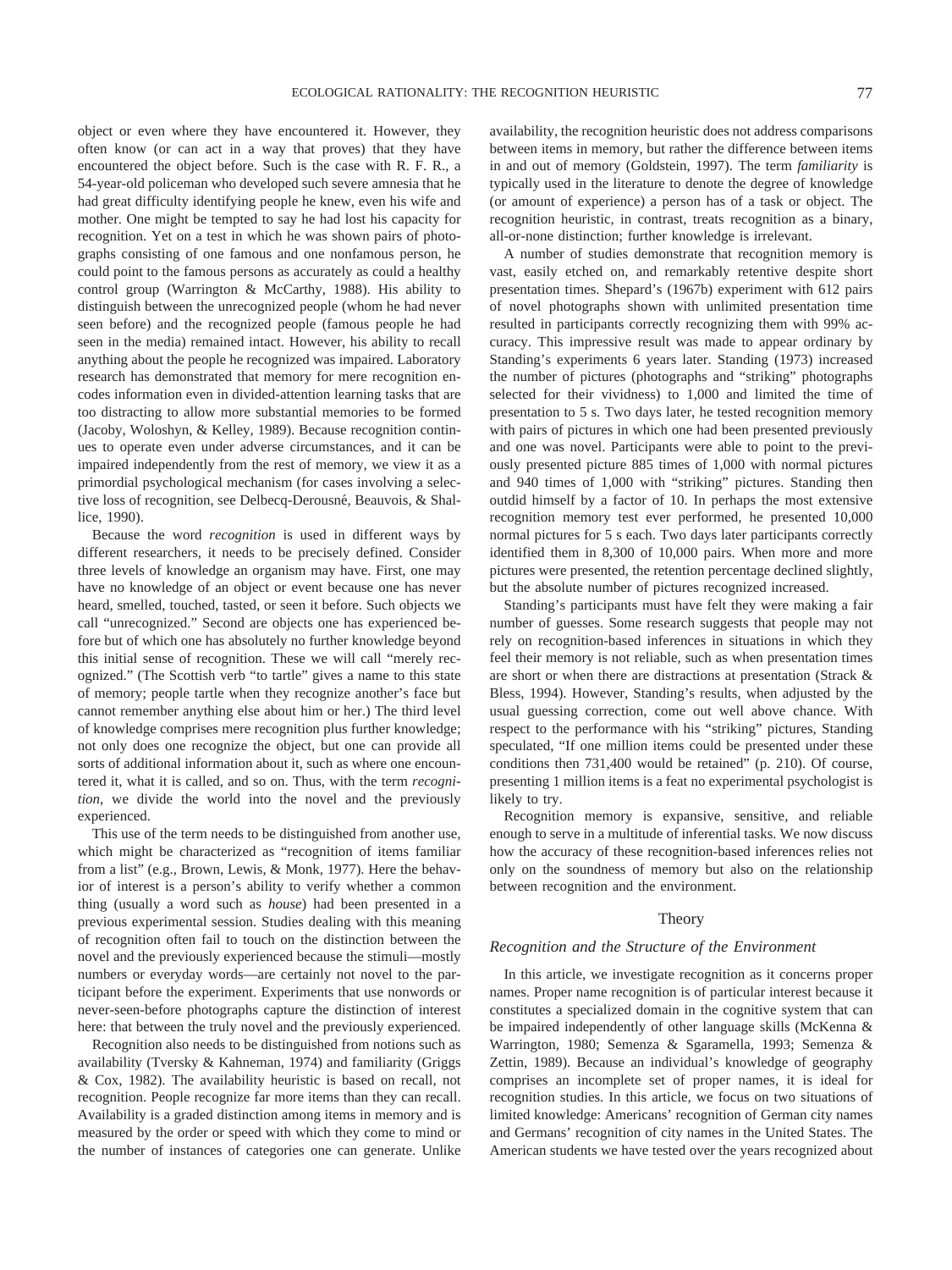one fifth of the 100 largest German cities, and the German students recognized about one half of the 100 largest U.S. cities. Another reason cities were used to study proper name recognition is because of the strong correlation between city name recognition and population.

It should be clear, however, that the recognition heuristic does not apply everywhere. The recognition heuristic is domain specific in that it works only in environments in which recognition is correlated with the criterion being predicted. Yet, in cases of inference, the criterion is not immediately accessible to the organism. How can correlations between recognition and inaccessible criteria arise? Figure 1 illustrates the ecological rationality of the recognition heuristic. There are "mediators" in the environment that have the dual property of reflecting (but not revealing) the criterion and being accessible to the senses. For example, a person may have no direct information about the endowments of universities, because this information is often confidential. However, the endowment of a university may be reflected in how often it is mentioned in the newspaper. The more often a name occurs in the newspaper, the more likely it is that a person will hear of this name. Because the newspaper serves as a mediator, a person can make an inference about the inaccessible endowment criterion. Three variables reflect the strength of association between the criterion, mediator, and recognition memory: the *ecological correlation,* the *surrogate correlation,* and the *recognition validity.*

The correlation between the criterion and the mediator is called the ecological correlation. In our example, the criterion is the endowment of a university and the mediator variable is the number of times the university is mentioned in the newspaper. The surrogate correlation is that between the mediator (a surrogate for the inaccessible criterion) and the contents of recognition memory, for instance, the number of mentions in the newspaper correlated against recognition of the names mentioned. Surrogate correlations can be measured against the recognition memory of one person (in which case the recognition data will be binary) or against the collective recognition of a group, which we will examine later.



*Figure 1.* The ecological rationality of the recognition heuristic. An inaccessible criterion (e.g., the endowment of an institution) is reflected by a mediator variable (e.g., the number of times the institution is mentioned in the news), and the mediator influences the probability of recognition. The mind, in turn, uses recognition to infer the criterion.

Figure 1 is reminiscent of Brunswik's lens model (e.g., Hammond, 1996). Recall that the lens model has two parts: environmental and judgmental. Figure 1 can be seen as an elaboration of the environmental part, in which recognition is a proximal cue for the criterion and the recognition validity corresponds to Brunswik's "ecological validity." In contrast to the standard lens model, the pathway from the criterion to recognition is modeled by the introduction of a mediator.

The single most important factor for determining the usefulness of the recognition heuristic is the strength of the relationship between the contents of recognition memory and the criterion. We define the recognition validity as the proportion of times a recognized object has a higher criterion value than an unrecognized object in a reference class. The recognition validity  $\alpha$  is thus:

$$
\alpha = R/(R+W),
$$

where  $R$  is the number of correct (right) inferences the recognition heuristic would achieve, computed across all pairs in which one object is recognized and the other is not, and *W* is the number of incorrect (wrong) inferences under the same circumstances. The recognition validity is essential for computing the accuracy attainable through the recognition heuristic.

# *Accuracy of the Recognition Heuristic*

How accurate is the recognition heuristic? What is the proportion of correct answers one can expect to achieve using the recognition heuristic on two-alternative choice tasks? Let us posit a reference class of *N* objects and a test whose questions are pairs of objects drawn randomly from the class. Each of the objects is either recognized by the test taker or unrecognized. The test score is the proportion of questions in which the test taker correctly identifies the larger of the two objects.

Consider that a pair of objects must be one of three types: both recognized, both unrecognized, or one recognized and one not. Supposing there are *n* recognized objects, there are  $N - n$  unrecognized objects. This means there are  $n(N - n)$  possible pairs in which one object is recognized and the other is not. Similarly, there are  $(N - n)(N - n - 1)/2$  pairs in which neither object is recognized. Both objects are recognized in  $n(n - 1)/2$  pairs. Dividing each of these terms by the total number of possible pairs,  $N(N - 1)/2$ , gives the proportion of each type of question in an exhaustive test of all possible pairs.

The proportion correct on an exhaustive test is calculated by multiplying the proportion of occurrence of each type of question by the probability of scoring a correct answer on questions of that type. The recognition validity  $\alpha$ , it may be recalled, is the probability of scoring a correct answer when one object is recognized and the other is not. When neither object is recognized, a guess must be made, and the probability of a correct answer is 1/2. Finally,  $\beta$  is the knowledge validity, the probability of getting a correct answer when both objects are recognized. Combining terms in an exhaustive pairing of objects, the expected proportion of correct inferences, *f*(*n*), is

$$
f(n) =
$$

$$
2\left(\frac{n}{N}\right)\left(\frac{N-n}{N-1}\right)\alpha + \left(\frac{N-n}{N}\right)\left(\frac{N-n-1}{N-1}\right)\frac{1}{2} + \left(\frac{n}{N}\right)\left(\frac{n-1}{N-1}\right)\beta.
$$
\n(1)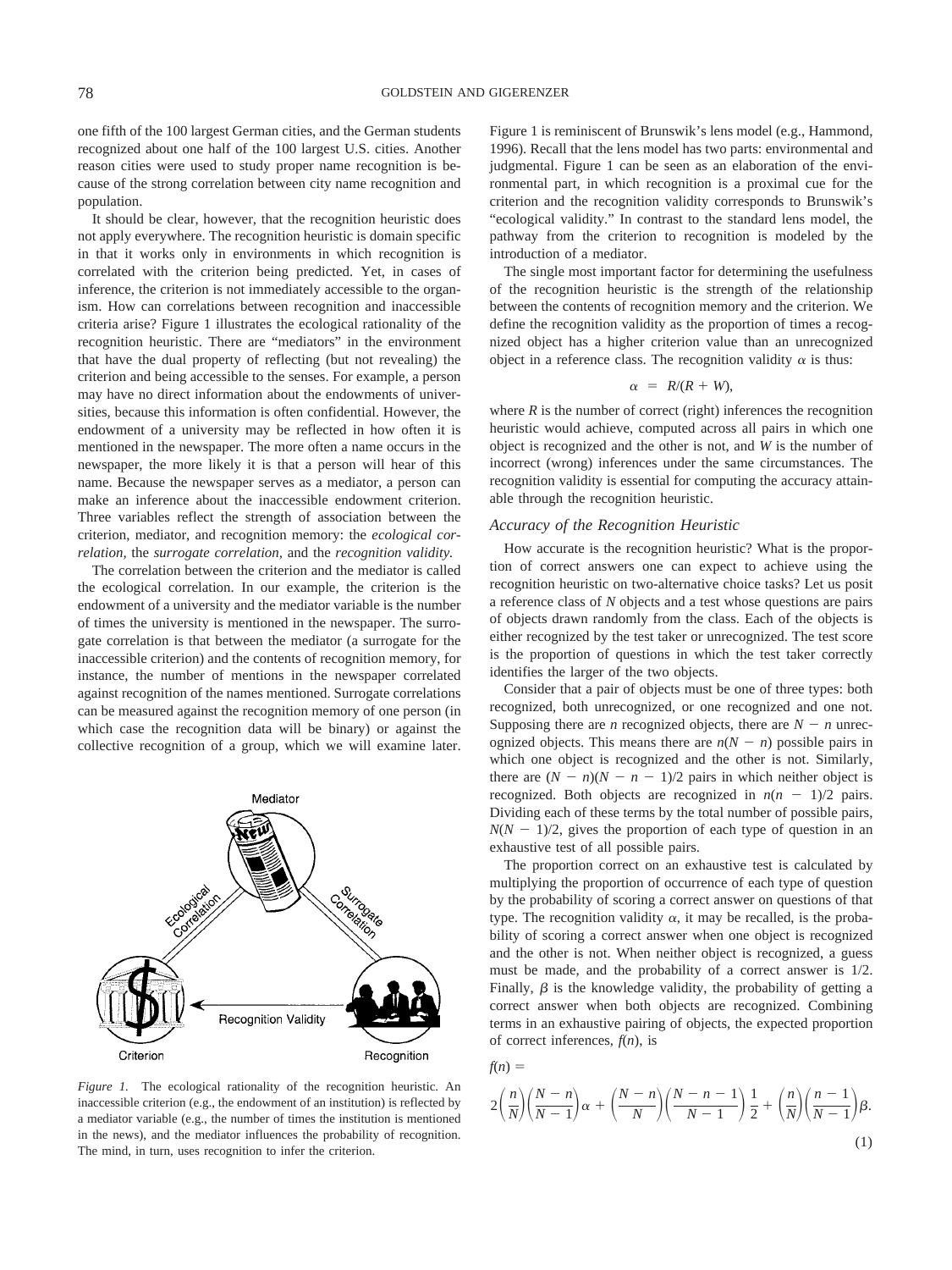Consider the three parts of the right side of the equation. The term on the left accounts for the correct inferences made by the recognition heuristic. The term in the middle represents the correct inferences resulting from guessing. The right-most term equals the proportion of correct inferences made when knowledge beyond recognition is used. Note that if  $n = 0$ , that is, no objects are recognized, then all questions will lead to guesses, and the proportion correct will be  $1/2$ . If all objects are recognized  $(n = N)$ , then the left-most two terms become zero and the proportion correct becomes  $\beta$ . The left-most term shows that the recognition heuristic comes into play most under "half ignorance," that is, when the number of recognized objects *n* equals the number of unrecognized objects  $N - n$ . (Note, however, that this does not imply that proportion correct will be maximized under these conditions.) Equation 1 specifies the proportion of correct inferences made by using the recognition heuristic whenever possible based on the recognition validity  $\alpha$ , the knowledge validity  $\beta$ , and the degree of recognition (*n* compared with *N*). Next, we shall see how it leads to a curious state in which less recognition is better than more for making accurate inferences.

# *The Less-Is-More Effect*

Equation 1 seems rather straightforward but has some counterintuitive implications. Consider the following thought experiment: Three Parisian sisters receive the bad news that they have to take a test on the 100 largest German cities at their lycée. The test will consist of randomly drawn pairs of cities, and the task will be to choose the more populous city. The youngest sister does not get out much; she has never heard of Germany (nor any of its cities) before. The middle sister is interested in the conversations of grown-ups and often listens in at her parents' cocktail parties. She recognizes half of the 100 largest cities from what she has overheard in the family salon. The elder sister has been furiously studying for her baccalaureate and has heard of all of the 100 largest cities in Germany. The city names the middle sister has overheard belong to rather large cities. In fact, the 50 cities she recognizes are larger than the 50 cities she does not recognize in about 80% of all possible pairs (the recognition validity  $\alpha$  is .8). The middle and elder sisters not only recognize the names of cities but also have some knowledge beyond recognition. When they recognize two cities in a pair, they have a 60% probability of correctly choosing the larger one; that is, the knowledge validity  $\beta$ is .6, whereas  $\beta = .5$  would mean they have no useful further knowledge. Which of the three sisters will score highest on the test if they all rely on the recognition heuristic whenever they can? Equation 1 predicts their performance as shown in Figure 2.

The youngest sister can do nothing but guess on every question. The oldest sister relies on her knowledge  $(\beta)$  on every question and scores 60% correct. How well does the middle sister, who has half the knowledge of her older sister, do? Surprisingly, she scores the greatest proportion of correct inferences (nearly 68% correct, according to Equation 1). Why? She is the only one who can use the recognition heuristic. Furthermore, she can make the most of her ignorance because she happens to recognize half of the cities, and this allows her to use the recognition heuristic most often. The recognition heuristic leads to a paradoxical situation in which those who know more exhibit lower inferential accuracy than those



*Figure 2.* Less-is-more effects illustrated for a recognition validity  $\alpha$  = .8. When the knowledge validity  $\beta$  is .5, .6, or .7, a less-is-more effect occurs. A  $\beta$  of .5 means that there is no knowledge beyond recognition. When the knowledge validity equals the recognition validity (.8), no less-is-more effect is observed; that is, performance increased with increasing *n*. The performance of the three sisters is indicated by the three points on the curve for  $\beta = .6$ . The curve for  $\beta = .6$  has its maximum slightly to the right of the middle sister's score.

who know less. We call such situations less-is-more effects. Figure 2 shows how less-is-more effects persist with other values of  $\beta$ .

## *Forecasting Less-Is-More Effects*

In what situations will less-is-more effects arise? We first specify a sufficient condition in idealized environments and then use computer simulation in a real-world environment.

Equation 1 models the accuracy resulting from using the recognition heuristic. The less-is-more effect can be defined as the state of affairs in which the value of  $f(n)$  in Equation 1 at some integer from 0 to  $N - 1$  (inclusive) is greater than the value at N. For this to happen, the maximum value of  $\phi(n)$ , the continuous parabola connecting the discrete points, must occur closer to one of the points 0 to  $N - 1$  than to point *N*, that is, between 0 and  $N - 1/2$ . Solving the equation  $\phi'(n) = 0$ , when  $\phi'(n)$  is simply the first derivative of  $\phi(n)$ , one locates the maximum of  $\phi(n)$  at

$$
\frac{- (1 - 2\beta - 2N + 4\alpha N)}{2(1 - 4\alpha + 2\beta)}.
$$
 (2)

A simple calculation shows that when  $\alpha = \beta$ , the location of the maximum of  $\phi(n)$  is equal to  $N - 1/2$ : exactly between the  $N - 1$ st and *N*th points. Either increasing  $\alpha$  or decreasing  $\beta$  from this point causes the fraction (Equation 2), and thus the location of the maximum, to decrease. From this, we can conclude that there will be a less-is-more effect whenever  $\alpha > \beta$ , that is, whenever the accuracy of mere recognition is greater than the accuracy achievable when both objects are recognized.

This result allows us to make a general claim. Under the assumption that  $\alpha$  and  $\beta$  are constant, any strategy for solving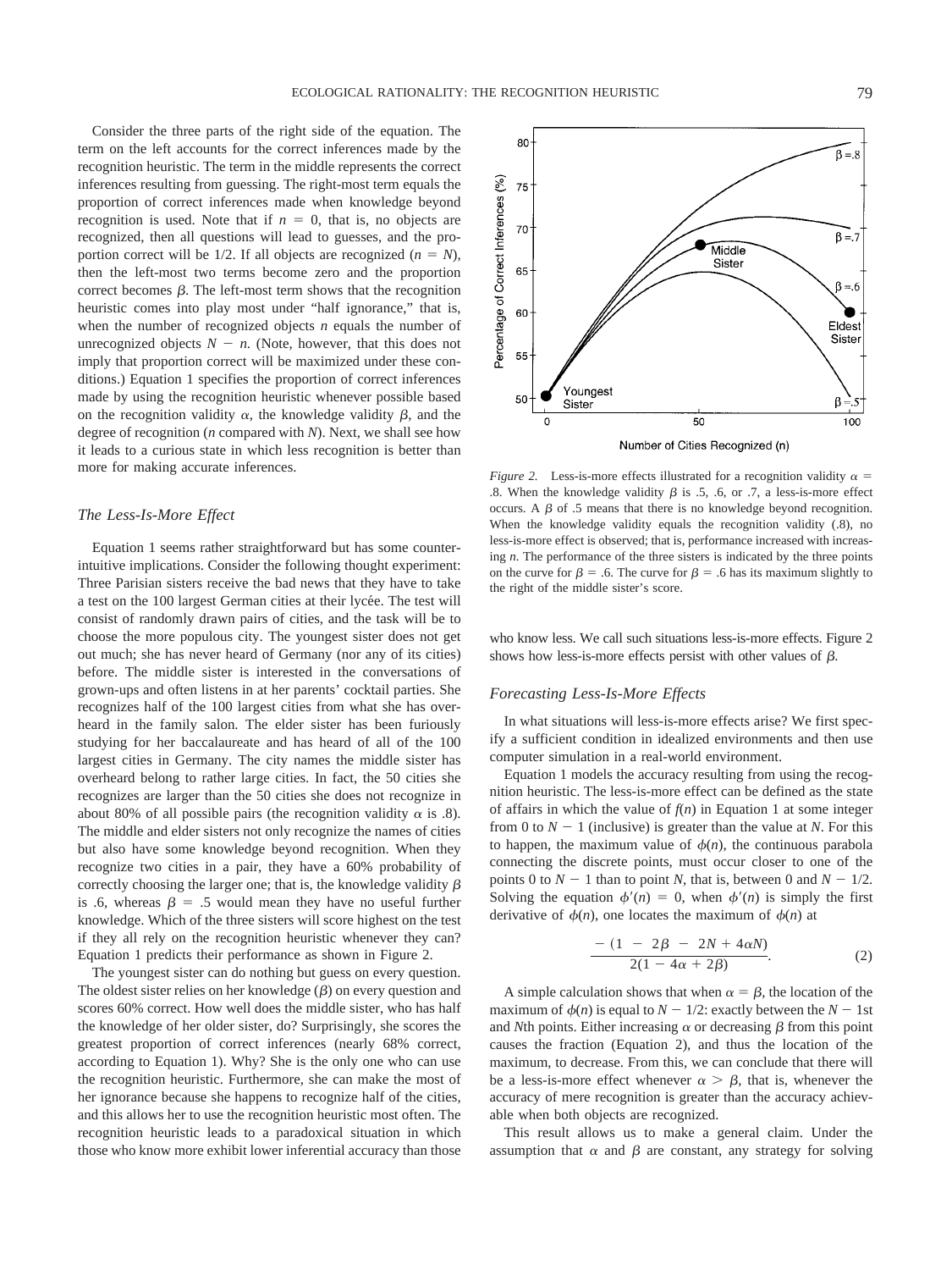multiple-choice problems that follows the recognition heuristic will yield a less-is-more effect if the probability  $\alpha$  of getting a correct answer merely on the basis of recognition is greater than the probability  $\beta$  of getting a correct answer using more information.

In this derivation, we have supposed that the recognition validity  $\alpha$  and knowledge validity  $\beta$  remain constant as the number of cities recognized, *n*, varies. Figure 2 shows many individuals with different knowledge states but with fixed  $\alpha$  and  $\beta$ . In the real world, the recognition and knowledge validities usually vary when one individual learns to recognize more and more objects from experience.<sup>1</sup> Will a less-is-more effect arise in a learning situation in which  $\alpha$  and  $\beta$  vary with *n*, or is the effect limited to situations in which these are constant?

# The Less-Is-More Effect: A Computer Simulation

To test whether a less-is-more effect might arise over a natural course of learning, we ran a computer simulation that learned the names of German cities in the order a typical American might come to recognize them. How can one estimate this order? We made the simplifying assumption that the most well-known city would probably be learned about first, then the second-most wellknown city, and so on. We judged how well-known cities are by surveying 67 University of Chicago students and asking them to select the cities they recognized from a list. These cities were then ranked by the number of people who recognized them.<sup>2</sup> Munich turned out to be the most well-known city, so our computer program learned to recognize it first. Recognizing only Munich, the program was then given an exhaustive test consisting of all pairs of cities with more than 100,000 inhabitants (the same 83 cities used in Gigerenzer & Goldstein, 1996). Next, it learned to recognize Berlin (the second-most well-known city) to make a total of two recognized cities and was tested on all possible pairs again. It learned and was tested on city after city until it recognized all of them. In one condition, the program learned only the names of cities and made all inferences by the recognition heuristic alone. This result is shown as the bottom curve in Figure 3 labeled *No Cues*. When all objects were unrecognized or all were recognized, performance was at a chance level. Over the course of learning, an inverse U shape, like that in Figure 2, reappears. Here the less-ismore curve is jagged because, as mentioned, the recognition validity was not set to be a constant but was allowed to vary freely as more cities were recognized.

Would the less-is-more effect disappear if the program learned not just the names of cities but information useful for predicting city populations as well? In other words, if there is recall of relevant facts, will this override the less-is-more effect and, therefore, the recognition heuristic? In a series of conditions, the program learned the name of each city, along with one, two, or nine predictive cues for inferring population (the same cues as in Gigerenzer & Goldstein, 1996). In the condition with one cue, the program learned whether each of the cities it recognized was once an exposition site, a predictor with a high ecological validity (.91; see Gigerenzer & Goldstein, 1996). The program then used a decision strategy called Take The Best (Gigerenzer & Goldstein, 1999) to make inferences about which city is larger. Take The Best is a fast and frugal strategy for drawing inferences from cues that uses the recognition heuristic as the first step. It looks up cues in



*Figure 3.* Less-is-more effects when the recognition validity is not held constant but varies empirically, that is, as cities become recognized in order of how well known they are. Inferences are made on recogniton alone (no cues) or with the aid of 1, 2, or 9 predictive cues and Take The Best (see Goldstein & Gigerenzer, 1999).

the order of their validity and stops search as soon as positive evidence for one object (e.g., the city was an exposition site) but not for the other object is found. It is about as accurate as multiple regression for this task (Gigerenzer & Goldstein, 1999).

Does adding predictive information about exposition sites wash out the less-is-more effect? With one cue, the peak of the curve shifted slightly to the right, but the basic shape persisted. When the program recognized more than 58 cities, including information about exposition sites, the accuracy still went down. In the condition with two cues, the program learned the exposition site information and whether each city had a soccer team in the major league (another cue with a high validity, .87). The less-is-more effect was lessened, as is to be expected when adding recall knowledge to recognition, but still pronounced. Recognizing all

<sup>1</sup> When there are many different individuals who recognize different numbers of objects, as with the three sisters, it is possible that each individual has roughly the same recognition validity. For instance, for the University of Chicago students we surveyed (Gigerenzer & Goldstein, 1996), recognition validity in the domain of German cities was about 80% regardless of how many cities each individual recognized. However, when one individual comes to recognize more and more objects, the recognition validity can change with each new object recognized. Assume a person recognizes *n* of *N* objects. When she learns to recognize object  $n + 1$ , this will change the number of pairs for which one object is recognized and the other is not from  $n(N - n)$  to  $(n + 1)$   $(N - n - 1)$ . This number is the denominator of the recognition validity (the number  $R + W$  of correct plus incorrect inferences), which consequently changes the recognition validity itself. Learning to recognize new objects also changes the numerator (the number  $R$  of correct inferences); in general, if the new object is large, the recognition validity will go down, and if it is small, it will go up.

<sup>&</sup>lt;sup>2</sup> If several cities tied on this measure, they were ordered randomly for each run of the simulation.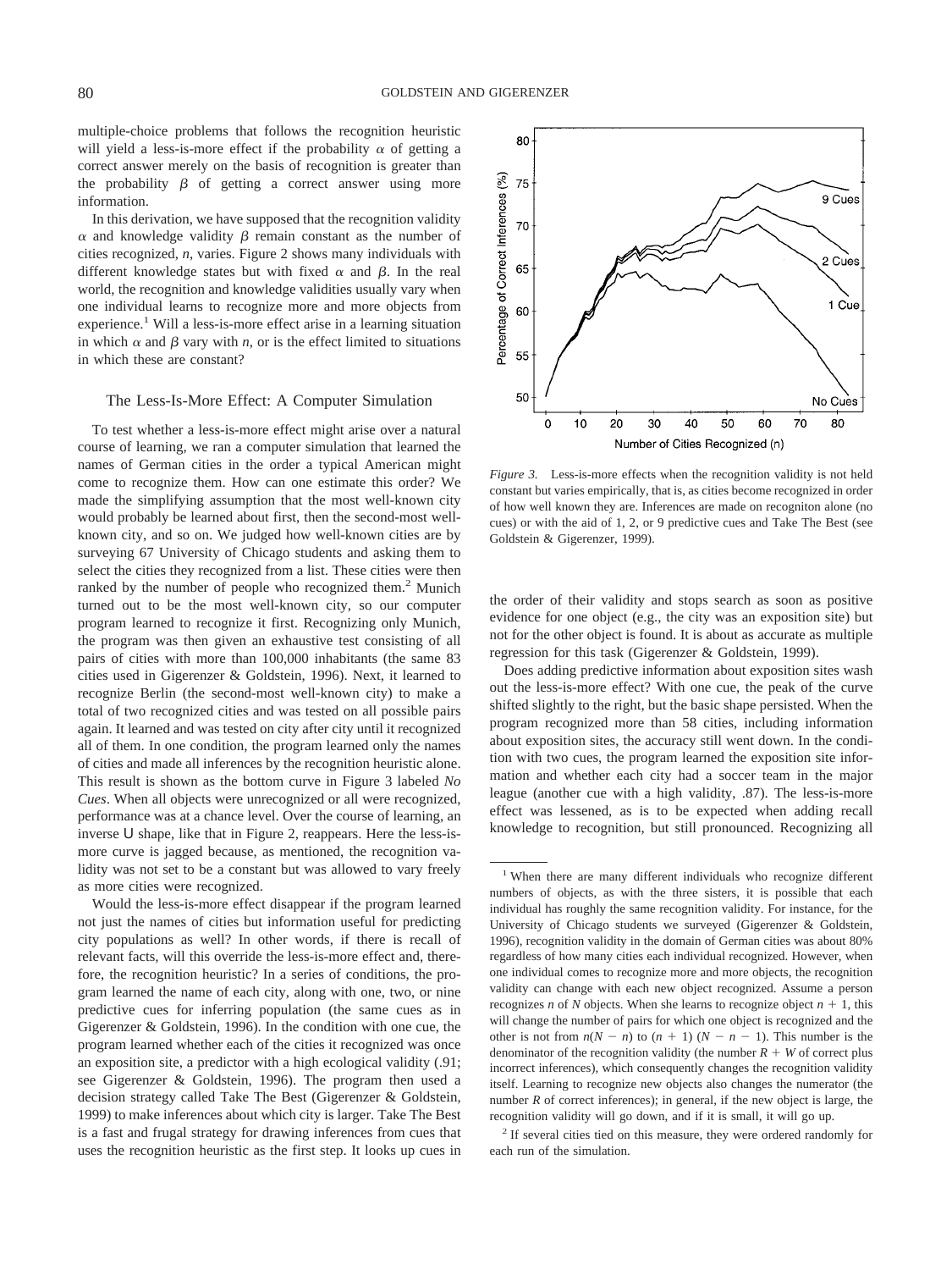cities and knowing all the information contained in two cues (the far right-hand point) resulted in fewer correct inferences than recognizing only 23 cities. Finally, we tested a condition in which all nine cues were available to the program, more information for predicting German city populations than perhaps any German citizen knows. We see the less-is-more effect finally flattening out; however, it does not go away completely. Even when all 83 cue values are known for each of nine cues and all cities are recognized, the point on the far right is still lower than 24 other points on that curve. A beneficial amount of ignorance can enable even higher accuracy than extensive knowledge can.

To summarize, the simplifying assumption that the recognition validity  $\alpha$  and knowledge validity  $\beta$  remain constant is not necessary for the less-is-more effect to arise: It held as  $\alpha$  and  $\beta$  varied in a realistic way. Moreover, the counterintuitive effect even appeared when complete knowledge about several predictors was present. The effect appears rather robust in theory and simulation. Will the recognition heuristic and, thus, the less-is-more effect emerge in human behavior?

# Does the Recognition Heuristic Predict People's Inferences?

It could be that evolution has overlooked the inferential ease and accuracy the recognition heuristic affords. Do human judgments actually accord with the recognition heuristic? We test this question in an experiment in which people make inferences from limited knowledge.

# *Method*

The participants were 22 students from the University of Chicago who were native speakers of English and who had lived in the United States for the last 10 years. They were given all the pairs of cities drawn from the 25  $(n = 6)$  or 30  $(n = 16)$  largest cities in Germany, which resulted in 300 or 435 questions for each participant, respectively. The task was to choose the larger city in each pair. Furthermore, each participant was asked to check the names of the cities he or she recognized off of a list. Half of the participants took this recognition test before the experiment and half after. (Order turned out to have no effect.) From this recognition information, we calculated how often each participant had an opportunity to choose in accordance with the recognition heuristic and compared this number with how often they actually did. If people use the recognition heuristic, they should predominantly choose recognized cities over unrecognized ones. If they use a compensatory strategy that takes more information into account, this additional information may often suggest not choosing the recognized city. After all, a city can be recognized for reasons that have nothing to do with population.

# *Results*

Figure 4 shows the results for the 22 individual participants. For each participant, one bar is shown. The bar shows the proportion of judgments that agreed with the recognition heuristic among all cases in which it could be applied. For example, participant A had 156 opportunities to choose according to the recognition heuristic and did so every time, participant B did so 216 of 221 times, and so on. The proportions of recognition heuristic adherence ranged between 73% and 100%. The mean proportion of inferences in accordance with the recognition heuristic was 90% (median 93%).



*Figure 4.* Recognition heuristic accordance. For each of 22 participants, the bars show the percentage of inferences consistent with the recognition heuristic. The individuals are ordered from left to right according to how often their judgments agreed with the recognition heuristic.

This simple test of the recognition heuristic showed that it captured the vast majority of inferences.

# Test Size Influences Performance

Equation 1 allows for a novel prediction: The number of correct inferences depends in a nonmonotonic but systematic way on the number of cities *N* included in the test. That is, for constant recognition validity  $\alpha$  and knowledge validity  $\beta$  the test size *N* (and *n* that depends on it) predicts various proportions of correct answers. Specifically, Equation 1 predicts when the deletion or addition of one object to the test set should decrease or increase performance.

#### *Method*

Using Equation 1, we modeled how the accuracy of the participants in the preceding experiment would change if they were tested on various numbers of cities and test these predictions against the participants' demonstrated accuracy. These predictions were made using nothing but information about which cities people recognize; no parameters are fit. With the data from the previous experiment, we looked at the participants' accuracy when tested on the 30 largest cities, then on just the 29 largest cities, and so on, down to the 2 largest. (This was done by successively eliminating questions and rescoring.) For each participant, at each test size, we could compute the number of objects they recognized and the recognition validity  $\alpha$  from the recognition test. Assuming, for simplicity, that the knowledge validity  $\beta$  always was a dummy value of .5, we used Equation 1 to predict the change in the proportion of correct inferences when the number of cities *N* on the test varied.

#### *Results*

The average predictions for and the average actual performance of the individuals who took the exhaustive test on the 30 largest cities are shown in Figure 5. There are 28 predicted changes (up or down), and 26 of these 28 predictions match the data. Despite the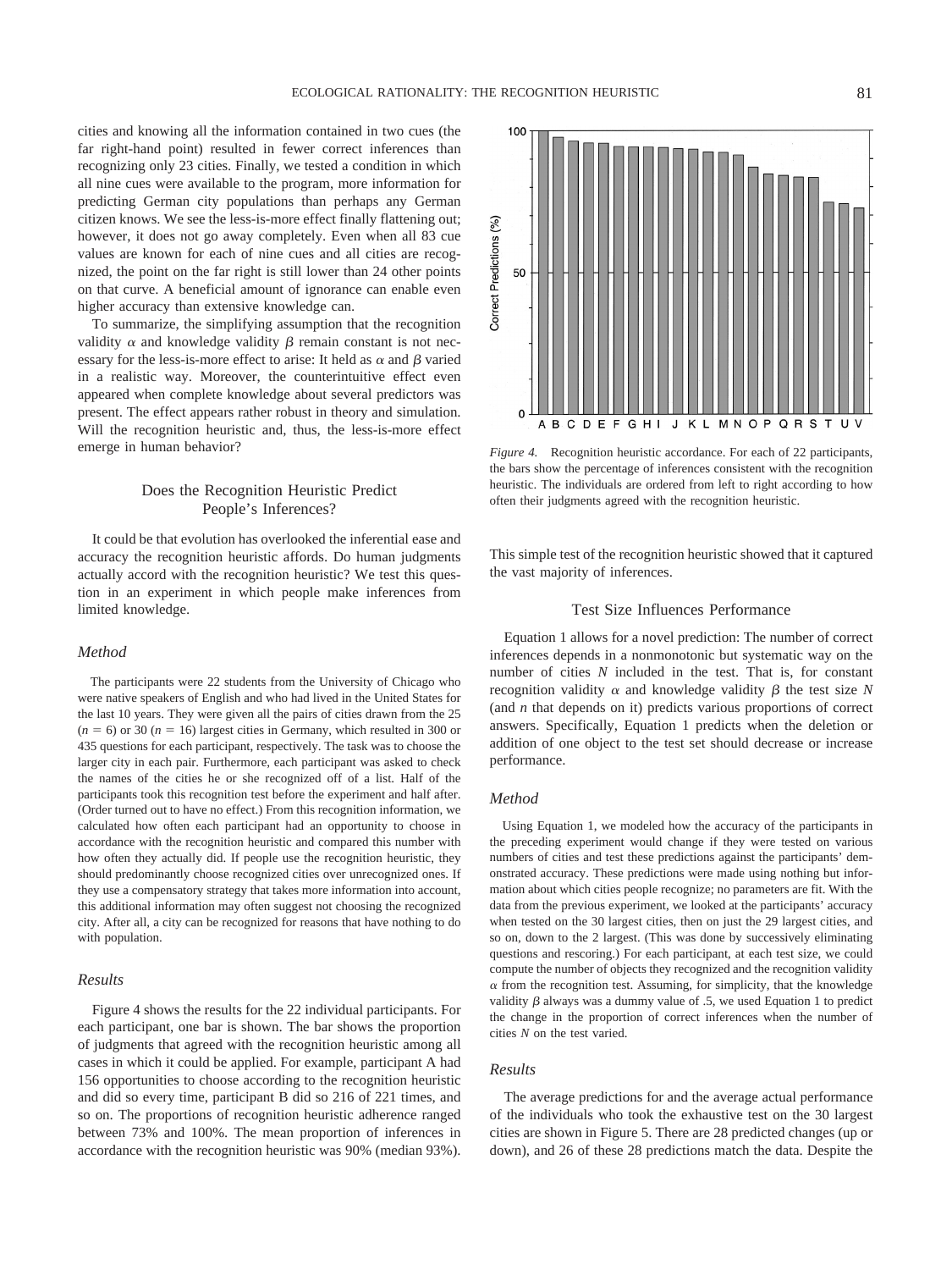

*Figure 5.* The use of the recognition heuristic implies that accuracy depends on test size (*N*) in an irregular but predictable way (Equation 1). The predictions were made with recognition information alone, and no parameters were fit. The knowledge validity used was a dummy value that assumes people will guess when both cities are recognized. The predictions mirror the fluctuations in accuracy in 26 of the 28 cases.

apparent irregularity of the actual changes, Equation 1 predicts them with great precision. Note that there are no free parameters used to fit the empirical curve.

An interesting feature of Figure 5 is the vertical gap between the two curves. This difference reflects the impact of the knowledge validity  $\beta$ , which was set at the dummy value of .5 for demonstrative purposes. The reason this difference decreases with increasing *N* is that, as the tests begin to include smaller and smaller cities, the true knowledge validity  $\beta$  of our American participants tended toward .5. That is, it is safe to assume that when Americans are tested on the 30 (or more) largest German cities, their probability of correctly inferring which of two recognized cities is larger is only somewhat better than chance.

To summarize, the recognition heuristic predicts how performance changes with increasing or decreasing test size. The empirical data showed a strong, nonmonotonic influence on performance, explained almost entirely by the recognition heuristic.

# Noncompensatory Inferences: Will Inference Follow the Recognition Heuristic Despite Conflicting Evidence?

People often look up only one or two relevant cues, avoid searching for conflicting evidence, and use noncompensatory strategies (e.g., Einhorn, 1970; Einhorn & Hogarth, 1981, p. 71; Fishburn, 1974; Hogarth, 1987; Payne, Beltman, & Johnson, 1993; Shepard, 1967a). The recognition heuristic is a noncompensatory strategy: If one object is recognized and the other is not, then the inference is determined; no other information about the recognized object is searched for and, therefore, no other information can reverse the choice determined by recognition. Noncompensatory judgments are a challenge to traditional ideals of rationality because they dispense with the idea of compensation by integration. For instance, when Keeney and Raiffa (1993) discussed lexicographic strategies—the prototype of noncompensatory rules—they repeatedly inserted warnings that such a strategy "is more widely adopted in practice than it deserves to be" because "it is naively simple" and "will rarely pass a test of 'reasonableness'"(pp. 77– 78). The term *lexicographic* means that criteria are looked up in a fixed order of validity, like the alphabetic order used to arrange words in a dictionary. Another example of a lexicographic structure is the Arabic (base 10) numeral system. To decide which of two numbers (with an equal number of digits) is larger, one looks at the first digit. If the first digit of one number is larger, then the whole number is larger. If the first digits are equal, then one looks at the second digit, and so on. This simple method is not possible for Roman numerals, which are not lexicographic. Lexicographic strategies are noncompensatory because the decision made on the basis of a cue higher up in the order cannot be reversed by the cues lower in the order. The recognition heuristic is possibly the simplest of all noncompensatory strategies: It only relies on subjective recognition and not on objective cues. In this section, we are not concerned with the "reasonableness" of its noncompensatory nature (which we have analyzed in earlier sections in terms of  $\alpha$ ,  $\beta$ , *n*, and *N*), but with the descriptive validity of this property. Would the people following the recognition heuristic still follow it if they were taught information that they could use to contradict the choice dictated by recognition?

In this experiment, we used the same task as before (inferring which of two cities has the larger population) but taught participants additional, useful information that offered an alternative to following the recognition heuristic, in particular, knowledge about which cities have soccer teams in the major league (the German "Bundesliga"). German cities with such teams tend to be quite large, so the presence of a major league soccer team indicates a large population. Because of this relationship, we can test the challenging postulate of whether the recognition heuristic is used in a noncompensatory way. Which would participants choose as larger: an unrecognized city or a recognized city that they learned has *no* soccer team?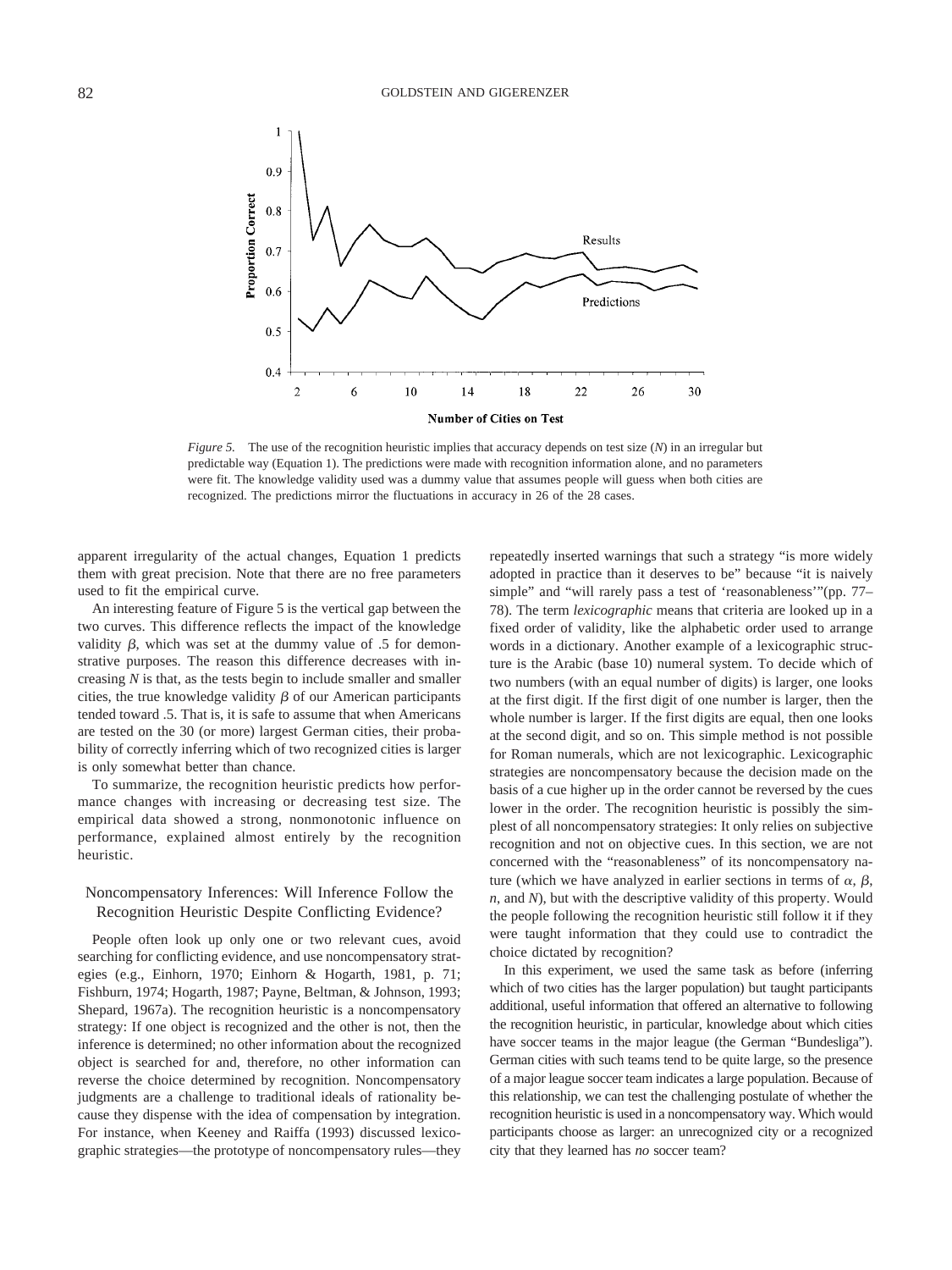$100$ 

# *Method*

Participants were 21 students from the University of Chicago. All were native English speakers who had lived in the United States for at least the last 10 years. The experiment consisted of a training session and a test session. At the beginning of the training session, participants were instructed to write down everything they were taught, and they were informed that after training they would be given a test consisting of pairs of cities drawn from the 30 largest in Germany. During the training session, participants were taught that 9 of the 30 largest cities in Germany have soccer teams and that the 9 cities with teams are larger than the 21 cities without teams in 78% of all possible pairs. They were also taught the names of 4 well-known cities that have soccer teams as well as the names of 4 well-known cities that do not. When they learned about these 8 cities, they believed they had drawn them at random from all 30 cities; in actuality, the computer program administering the experiment was rigged to present the same information to all participants. After the training, participants were asked to recall everything they had been taught without error. Those who could not do so had to repeat training until they could.

After participants passed the training phase, they were presented pairs of cities and asked to choose the larger city in each pair. Throughout this test, they could refer to their notes about which cities do and do not have soccer teams. To motivate them to take the task seriously, they were offered a chance of winning \$15 if they scored more than 80% correct. To reiterate, the point of the experiment was to see which city the participants would choose as the larger one: a city they had never heard of before, or one that they had recognized beforehand but had just learned had no soccer team. From the information presented in the training session (which did not make any mention of recognition), one would expect the participants to choose the unrecognized city in these cases. The reason for this is as follows. An unrecognized city either does or does not have a soccer team. If it does (a 5 in 22 chance from the information presented), then there is a 78% chance that it is larger. If it does not, then soccer team information is useless and a guess must be made. Any chance of the unrecognized city having a soccer team suggests that it is probably larger. Participants who do not put any value on recognition should always choose the unrecognized city.

Note that the role of recognition or the recognition heuristic was never mentioned in the experiment. All instruction concerned soccer teams. The demand characteristics in this experiment would suggest that, after passing the training session requirements, the participants would use the soccer team information for making the inferences.

# *Results*

The test consisted of 66 pairs of cities. Of these, we were only interested in 16 critical pairs that contained one unrecognized city and one recognized city that does not have a soccer team. Before or after this task, we tested which cities each participant recognized (order had no effect). In those cases in which our assumptions about which cities the participants recognized were contradicted by the recognition test, items were eliminated from the analysis, resulting in fewer than 16 critical pairs.<sup>3</sup>

Figure 6 reads the same as Figure 4. Twelve of 21 participants made choices in accordance with the recognition heuristic without exception, and most others deviated on only one or two items. All in all, inferences accorded with the recognition heuristic in 273 of the 296 total critical pairs. Despite the presence of conflicting knowledge, the mean proportion of inferences agreeing with the heuristic was 92% (median 100%). These numbers are even a bit higher than in the previous study, which, interestingly, did not involve the teaching of contradictory information.

It appears that the additional information about soccer teams was not integrated into the inferences, consistent with the recog-

Predictions (%) 50 Correct 1 2 3 4 5 6 7 8 9 10 11 12 13 14 15 16 17 18 19 20 21 21 Individual Participants *Figure 6.* Recognition heuristic adherence despite training to encourage

the use of information other than recognition. The bars show the percentage of inferences consistent with the recognition heuristic. The individuals are ordered from left to right by recognition heuristic accordance.

nition heuristic. This result supports the hypothesis that the recognition heuristic was applied in a noncompensatory way.

# Will a Less-Is-More Effect Occur Between Domains?

A less-is-more effect can emerge in at least three different situations. First, it can occur between two groups of people, when a more knowledgeable group makes systematically worse inferences than a less knowledgeable group in a given domain. An example was the performance of the American and German students on the question of whether San Diego or San Antonio is larger. Second, a less-is-more effect can occur between domains, that is, when the same group of people achieves higher accuracy in a domain in which they know little than in a domain in which they know a lot. Third, a less-is-more effect can occur during knowledge acquisition, that is, when the same group or individual makes more erroneous inferences as a result of learning. In this and the following experiment, we attempt to demonstrate less-is-more effects of the latter two types, starting with a less-is-more effect between domains.

The mathematical and simulation results presented previously show that less-is-more effects emerge under the conditions specified. However, the curious phenomenon of a less-is-more effect is harder to demonstrate with real people than by mathematical proof or computer simulation. The reason is that real people do not always need to make inferences under uncertainty; they sometimes

<sup>&</sup>lt;sup>3</sup> Another precaution we took concerned the fact that unrecognized cities are often smaller than recognized ones, and this could work to the advantage of the recognition heuristic in this experiment. How can one tell whether people are following the recognition heuristic or choosing correctly by some other means? To prevent this confusion, the critical test items were designed so that the unrecognized cities were larger than the recognized cities in half of the pairs.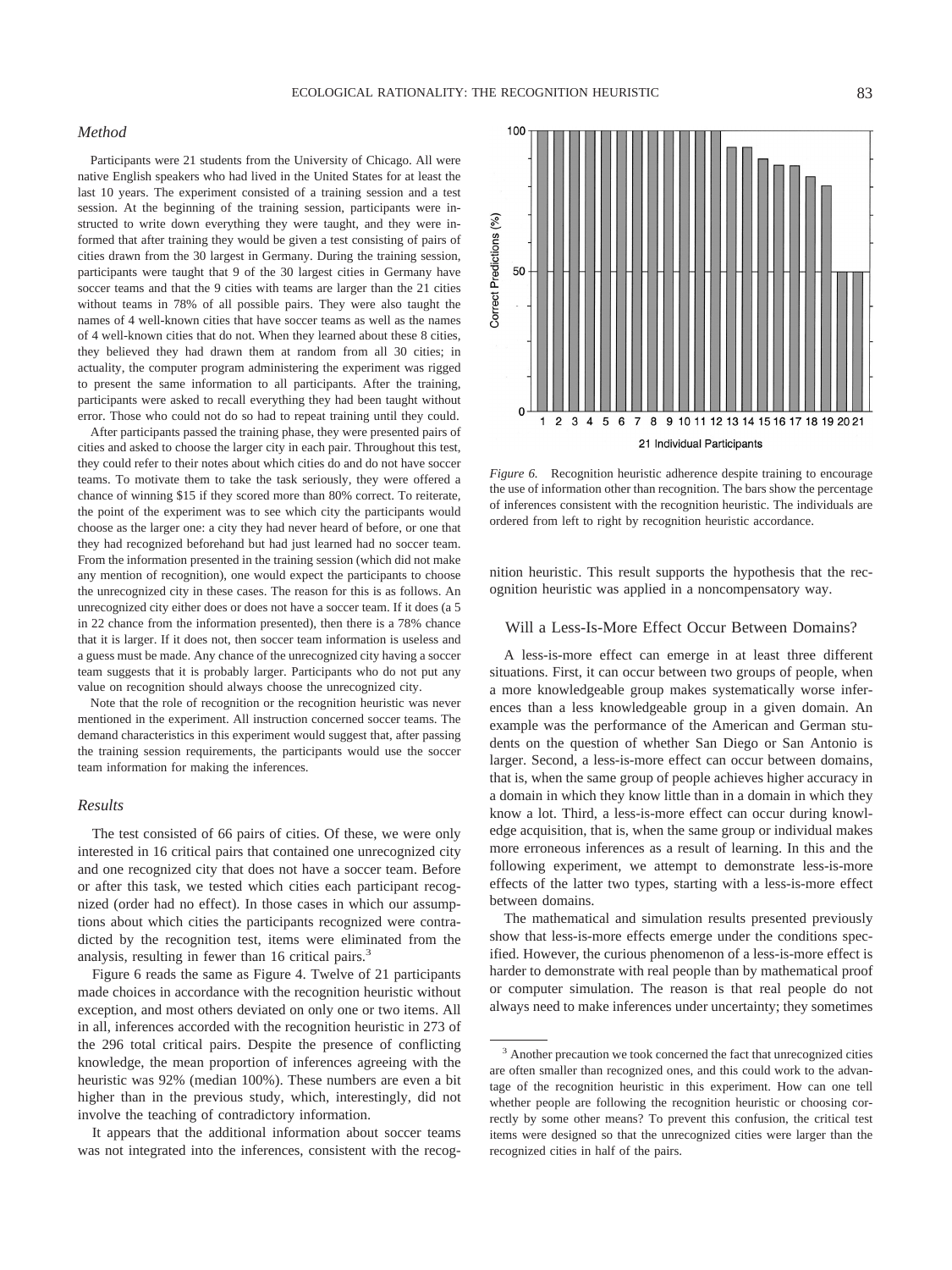have definite knowledge and can make deductions (e.g., if they know for certain that New York is the largest American city, they will conclude that every other city is smaller). For this reason, even if there is a between-domains less-is-more effect for all items about which an inference must be made, this effect may be hidden by the presence of additional, definite knowledge.

In the following experiment, American participants were tested on their ability to infer the same criterion, population, in two different domains: German cities and American cities. Naturally, we expected the Americans to have considerably more knowledge about their own country than about Germany. Common sense (and all theories of knowledge of which we are aware) predicts that participants will make more correct inferences in the domain about which they know more. The recognition heuristic, however, could pull performance in the opposite direction, although its effect will be counteracted by the presence of certain knowledge that the Americans have about cities in the United States. Could the test scores on the foreign cities nevertheless be nearly as high as those on the domestic ones?

# *Method*

Fifty-two University of Chicago students took two tests each: one on the 22 largest cities in the United States, and one on the 22 largest cities in Germany. The participants were native English speakers who had lived the preceding 10 years in the United States. Each test consisted of 100 pairs of randomly drawn cities, and the task was to infer which city is the larger in each pair. Half the subjects were tested on the American cities first and half on the German cities first. (Order had no effect.)

As mentioned, the curious phenomenon of a less-is-more effect is harder to demonstrate with real people than on paper because of definite knowledge. For instance, many Americans, and nearly all of the University of Chicago students, can name the three largest American cities in order. Knowing only the top three cities and guessing on questions that do not involve them led to 63% correct answers without making any inferences, only deductions. Knowing the top five in order yields 71% correct. No comparable knowledge can be expected for German cities. (Many of our participants believed that Bonn is the largest German city; it is 23rd.) Thus, the demonstration of a less-is-more effect is particularly difficult in this situation because the recognition heuristic only makes predictions about uncertain inference, not about the kinds of definite knowledge the Americans had.

#### *Results*

The American participants scored a mean 71.1% (median 71.0%) correct on their own cities. On the German cities, the mean accuracy was 71.4% (median 73.0%) correct. Despite the presence of definite knowledge about the American cities, the recognition heuristic still caused a slight less-is-more effect. For half of the participants, we kept track of which cities they recognized, as in previous experiments. For this group, the mean proportion of inferences in accordance with the recognition heuristic was 88.5% (median 90.5%). The recognition test showed that participants recognized a mean of 12 German cities, roughly half of the total, which indicates that they were able to apply the recognition heuristic nearly as often as theoretically possible (see Equation 1).

In a study that is somewhat the reverse of this one, a less-ismore effect was demonstrated with German students who scored higher when tested on American cities than on German ones (Hoffrage, 1995; see also Gigerenzer, 1993).

Despite all the knowledge—including certain knowledge—the Americans had about their own cities, and despite their limited knowledge about Germany, they could not make more accurate inferences about American cities than about German ones. Faced with German cities, the participants could apply the recognition heuristic. Faced with American cities, they had to rely on knowledge beyond recognition. The fast and frugal recognition heuristic exploited the information inherent in a lack of knowledge to make inferences that were slightly more accurate than those achieved from more complete knowledge.

# Will a Less-Is-More Effect Occur as Recognition Knowledge Is Acquired?

"A little learning is a dangerous thing," warned Alexander Pope. The recognition heuristic predicts cases in which increases in knowledge can lead to decreases in inferential accuracy. Equation 1 predicts that if  $\alpha > \beta$ , the proportion of accurate inferences will increase up to a certain point when a person's knowledge increases but thereafter decrease because of the diminishing applicability of the recognition heuristic. This study aims to demonstrate that less-is-more effects can emerge over the course of time as ignorance is replaced with recognition knowledge.

The design of the experiment was as follows. German participants came to the laboratory four times and were tested on American cities. As they were tested repeatedly, they may have gained what we lightheartedly call an "experimentally induced" sense of recognition for the names of cities they had not recognized before the experiment. This induced recognition is similar to that generated in the "overnight fame" experiments by Jacoby, Kelley, Brown, and Jasechko (1989), in which mere exposure caused nonfamous names to be judged as famous. Can mere exposure to city names cause people to infer that formerly unrecognized cities are large? If so, this should cause accuracy on certain questions to drop. For instance, in the first session, a German who has heard of Dallas but not Indianapolis, would correctly infer that Dallas is larger. However, over the course of repeated testing, this person may develop an experimentally induced sense of recognition for Indianapolis without realizing it. Recognizing both cities, she becomes unable to use the recognition heuristic and may have to guess.

It is difficult to produce the counterintuitive effect that accuracy will decrease as city names are learned because it is contingent on several assumptions. The first is that recognition will be experimentally induced, and there is evidence for this phenomenon in the work by Jacoby, Kelley, et al. (1989) and Jacoby, Woloshyn, and Kelley (1989). The second assumption is that people use the recognition heuristic, and there is evidence for this in the experimental work reported here. The third assumption is that, for these participants, the recognition validity  $\alpha$  is larger than the knowledge validity  $\beta$ : a necessary condition for a less-is-more effect. The simulation depicted in Figure 3 indicates that this condition might hold for certain people.

### *Method*

Participants were 16 residents of Munich, Germany, who were paid for their participation. (They were not paid, however, for the correctness of their answers because this would have encouraged them to do research on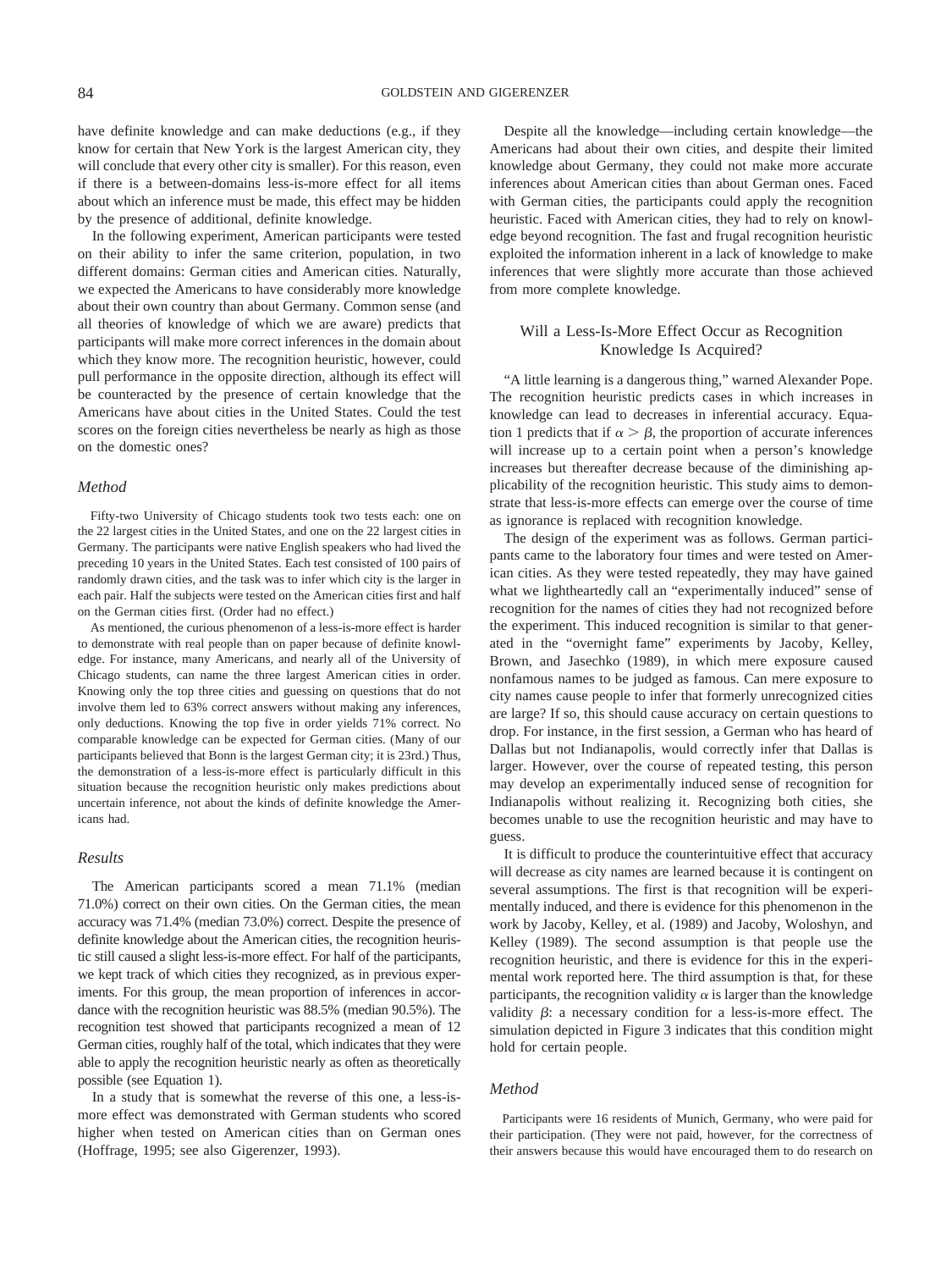populations between sessions). In the first session, after a practice test to get used to the computer, they were shown the names of the 75 largest American cities in random order. (The first three, New York, Los Angeles, and Chicago, were excluded because many Germans know they are the three largest). For each city, participants indicated whether they had heard of the city before the experiment, and then, to encourage the encoding of the city name in memory, they were asked to write the name of each city as it would be spelled in German. Participants were not informed that the cities were among the largest in the country, only that they were American cities. They were then given a test consisting of 300 pairs of cities, randomly drawn for each participant, and asked to choose the larger city in each pair.

About 1 week later, participants returned to the lab and took another test of 300 pairs of American cities randomly drawn for each participant. The third week was a repetition of the second week. The fourth week was the critical test. This time, participants were given 200 carefully selected questions. There were two sets of 100 questions each that were used to test two predictions. The first set of 100 was composed of questions taken from the first week's test. This set was generated by listing all questions from the first session's test in which one city was recognized and the other not (according to each participant's recognition in the first week) and randomly drawing (with replacement) 100 times. We looked at these repeated questions to test the prediction that accuracy will decrease as recognition knowledge is acquired.

A second set of 100 questions consisted of pairs with one "experimentally induced" city (i.e., a city that was unrecognized before the first session but may have become recognized over the course of repeated testing) and a new, unrecognized city introduced for the first time in the fourth session. All new cities were drawn from the next 50 largest cities in the United States, and a posttest recognition survey was used to verify whether they were novel to the participants. (Participants, however, did not know from which source any of the cities in the experiment were drawn.)

Which would people choose: an experimentally induced city that they had learned to recognize in the experiment or a city they had never heard of before? If people use the recognition heuristic, this choice should not be random but should show a systematic preference for the experimentally induced cities. This set of questions was introduced to test the hypothesis that recognition information acquired during the experiment would be used as a surrogate for genuine recognition information.

#### *Results*

If the assumptions just specified hold, one should observe that the percentage of times experimentally induced cities are inferred to be larger than recognized cities should increase and, subsequently, cause accuracy to decrease.

In the first week, participants chose unrecognized cities over recognized ones in 9.6% of all applicable cases, consistent with the proportions reported in Studies 1 and 3. By the fourth week, the experimentally induced cities were chosen over those that were recognized before the first session 17.2% of the time (Table 1). Participants' accuracy on the 100 repeated questions dropped from a mean of 74.8% correct (median 76%) in the first week to 71.3% correct (median 74%) in the fourth week,  $t(15) = 1.82$ ,  $p = .04$ , one-tailed. To summarize, as unrecognized city names were presented over 4 weeks, participants became more likely to infer that these cities were larger than recognized cities. As a consequence, accuracy dropped during this month-long experiment. Surprisingly, this occurred despite the participants having ample time to think about American cities and their populations, to recall information from memory, to ask friends or look in reference books for correct answers, or to notice stories in the media that could inform their inferences.

# Table 1

|  | A Less-Is-More Effect Resulting From Learning |  |  |  |  |
|--|-----------------------------------------------|--|--|--|--|
|--|-----------------------------------------------|--|--|--|--|

| Session | Mean %<br>correct | Median %<br>correct | Inferences $(\% )^a$ |
|---------|-------------------|---------------------|----------------------|
|         | 74.8              | 76                  | 9.6                  |
|         | 71.3              | 74                  | 17.2.                |

*Note.* The percentage of correct answers drops from the first to the fourth sessions. As German participants saw the same novel American city names over and over again in repeated testing, they began to choose them over cities that they recognized from the real world (column 4).

<sup>a</sup> Represents inferences in which an experimentally induced city was chosen over one recognized from before the experiment.

How did participants make inferences in the second set of 100 questions, in which each question consisted of two unrecognized cities: one new to the fourth session and one experimentally induced? If the repeated presentation of city names had no effect on inferences, participants would be expected to choose both types of cities equally often (about 50% of the time) in the fourth session. However, in the fourth session, participants chose the experimentally induced cities over the new ones 74.3% of the time (median 77%). Recognition induced in the laboratory had a marked effect on the direction of people's inferences.

# The Ecological Rationality of Name Recognition

What is the origin of the recognition heuristic as a strategy? In the case of avoiding food poisoning, organisms seem as if they are genetically prepared to act in accordance with the recognition heuristic. Wild Norway rats do not need to be taught to prefer recognized foods over novel ones; food neophobia is instinctual (Barnett, 1963). Having such a strategy as an instinct makes adaptive sense: If an event is life threatening, organisms needing to learn to follow the recognition heuristic will most likely die before they get the chance. Learning the correlation between name recognition and city size is not an adaptive task. How did the association between recognition and city population develop in the minds of the participants we investigated?

The recognition validity—the strength of the association between recognition and the criterion—can be explained as a function of the ecological and the surrogate correlations that connect an unknown environment with the mind by means of a mediator (see Figure 1). If the media are responsible for the set of proper names we recognize, the number of times a city is mentioned in the newspapers should correlate with the proportion of readers who recognize the city; that is, there should be a substantial surrogate correlation. Furthermore, there should be a strong ecological correlation (larger cities should be mentioned in the news more often). To test this postulated ecological structure, we analyzed two newspapers with large readerships: the *Chicago Tribune* in the United States and *Die Zeit* in Germany.

#### *Method*

Using an Internet search tool, we counted the number of articles published in the *Chicago Tribune* between January 1985 and July 1997 in which the words *Berlin* and *Germany* were mentioned together. There were 3,484. We did the same for all cities in Germany with more than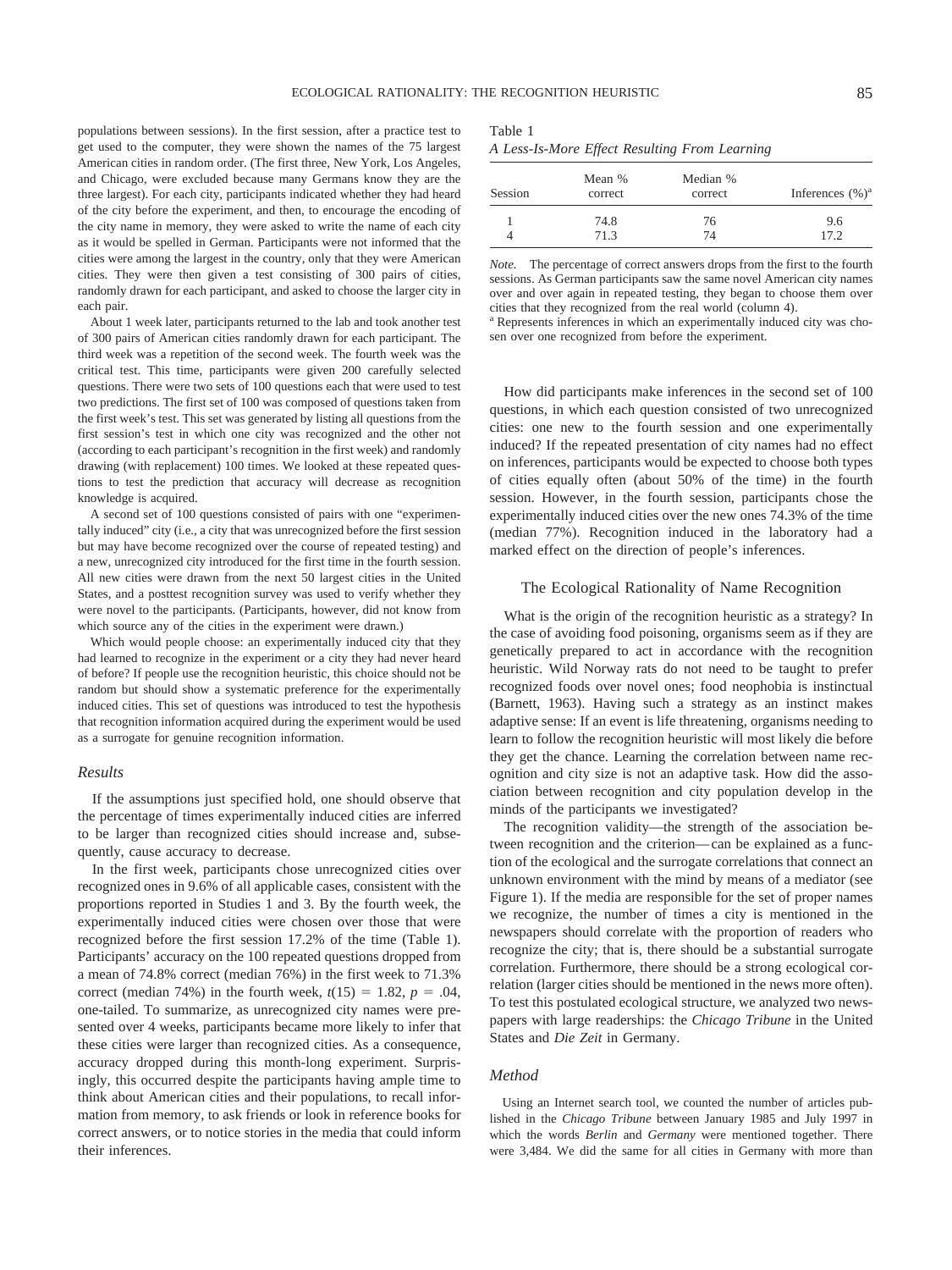100,000 inhabitants (there are 83 of them) and checked under many possible spellings and misspellings. Sixty-seven Chicago residents were given a recognition test in which they indicated whether they had heard of each of the German cities. The proportion of participants who recognized a given city was the city's recognition rate.

The same analysis was performed with a major German language newspaper, *Die Zeit*. For each American city with more than 100,000 inhabitants, the number of articles was counted in which it was mentioned. The analysis covered the period from May 1995 to July 1997. Recognition tests for the American cities were administered to 30 University of Salzburg students (Hoffrage, 1995).

# *Results*

Three measures were obtained for each city: the actual population, the number of mentions in the newspaper, and the recognition rate. Figure 7 illustrates the underlying structure and shows the correlations between these three measures. For the class of all German cities with more than 100,000 inhabitants, the ecological correlation (i.e., the correlation between the number of newspaper articles in the *Chicago Tribune* mentioning a city and its actual population) was .70; the number of times a city is mentioned in the newspaper is a good indicator of the city's population. The surrogate correlation, that is, the correlation between the number of newspaper articles about a city and the number of people recognizing it was .79; the recognition rates are more closely associated with the number of newspaper articles than with the actual populations. This effect is illustrated by large German and American cities that receive little newspaper coverage, such as Essen, Dortmund, and San Jose. Their recognition rates tend to follow the low frequency of newspaper citations rather than their actual population. Finally, the correlation between the number of people recognizing a city and its population—the recognition validity expressed as a correlation—was .60. Recognition is a good predictor of actual population but not as strong as the ecological and surrogate correlations.



*Figure 7.* Ecological correlation, surrogate correlation, and recognition correlation. The first value is for American cities and the German newspaper *Die Zeit* as mediator, and the second value is for German cities and the *Chicago Tribune* as mediator. Note that the recognition validity is expressed, for comparability, as a correlation (between the number of people who recognize the name of a city and its population).

Do these results stand up in a different culture? For the class of all American cities with more than 100,000 inhabitants, the ecological correlation was .72. The surrogate correlation was .86, and the correlation between recognition and the rank order of cities was .66. These results are consistent with those from the American data, with slightly higher correlations.

This study illustrates how to analyze the ecological rationality of the recognition heuristic. The magnitude of the recognition validity, together with *n* and *N* (Equation 1), specifies the expected accuracy of the heuristic but does not explain why recognition is informative. The ecological and surrogate correlations (see Figure 1) allow one to model the network of mediators that could explain why and when a lack of recognition is informative, that is, when missing knowledge is systematically rather than randomly distributed.

# Institutions, Firms, and Name Recognition

For both the *Chicago Tribune* and *Die Zeit*, the surrogate correlation was the strongest association, which suggests that individual recognition was more in tune with the media than with the actual environment. Because of this, to improve the perceived quality of a product, a firm may opt to manipulate the product's name recognition through advertising instead of investing in the research and development necessary to improve the product's quality. Advertising manipulates recognition rates directly and is one way in which institutions exploit recognition-based inference.

One way advertisers achieve name recognition is by associating the name of their products with strong visual images. If the real purpose of the ad is to convey name recognition and not communicate product information, then only the attention-getting quality of the images, and not the content of the images, should matter. Advertiser Oliviero Toscani bet his career on this strategy. In his campaign for Bennetton, he produced a series of advertisements that conveyed nothing about actual Bennetton products but sought to induce name recognition by association with shocking images, such as a corpse lying in a pool of blood or a dying AIDS patient. Would associating the name of a clothing manufacturer with bloody images cause people to learn the name? Toscani (1997) reported that the campaign was a smashing success and that it vaulted Bennetton's name recognition into the top five in the world, even above that of Chanel. In social domains, recognition is often correlated with quality, resources, wealth, and power. Why? Perhaps because individuals with these characteristics tend to be the subject of news reporting as well as gossip. As a result, advertisers pay great sums for a place in the recognition memory of the general public, and the lesser known people, organizations, institutions, and nations of the world go on crusades for name recognition. They all operate on the principle that if we do not recognize them, then we will not favor them.

Those who try to become recognized through advertising may not be wasting their resources. As mentioned, the "overnight fame" experiments by Jacoby, Kelley, et al. (1989) demonstrate that people may have trouble distinguishing between names they learned to recognize in the laboratory and those they learned in the real world. In a series of classic studies, participants read famous and nonfamous names, waited overnight, and then made fame judgments. Occasionally, people would mistakenly infer that a nonfamous name, learned in the laboratory, was the name of a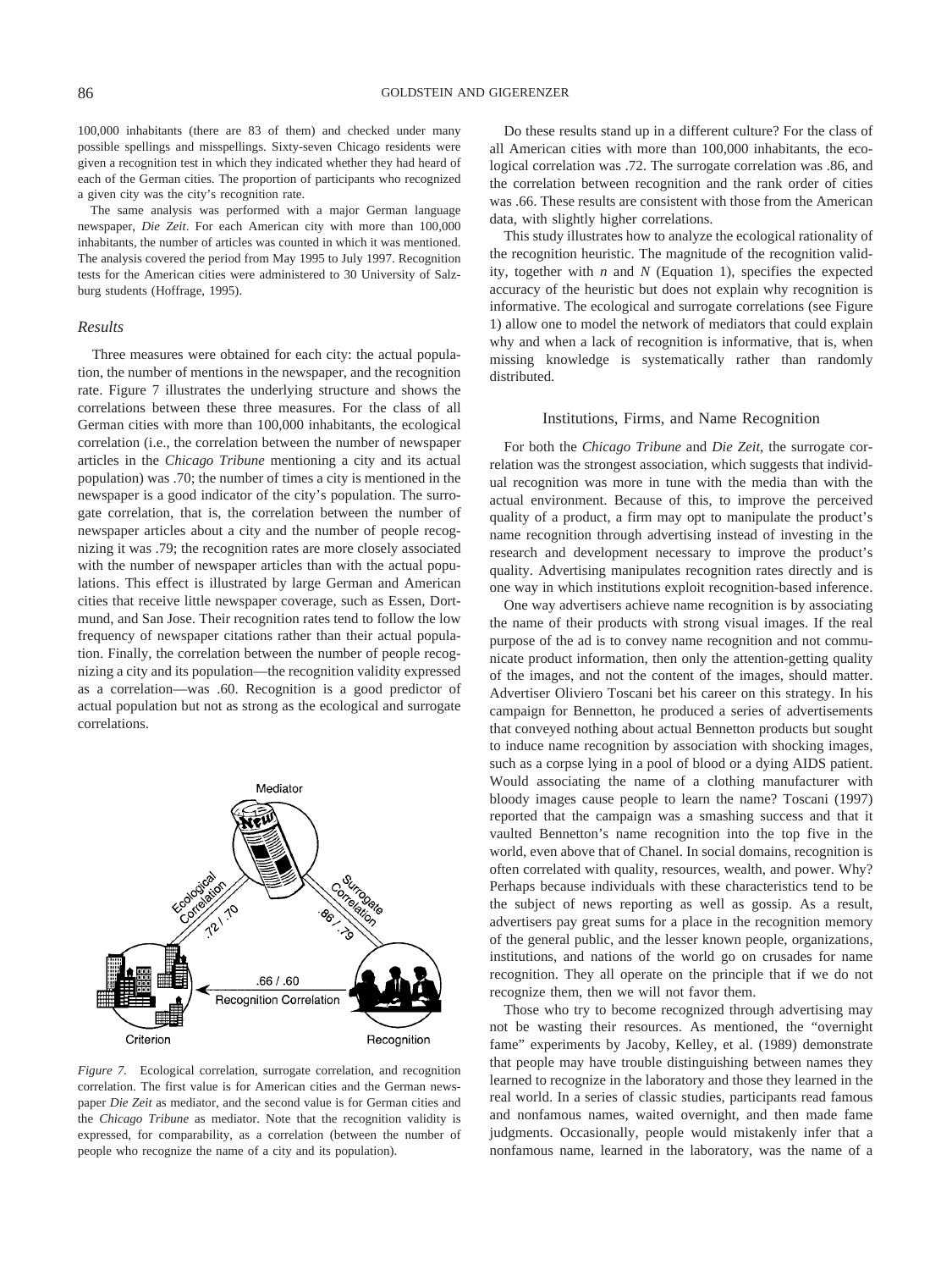famous person. The recognition heuristic can be fooled, and the previously anonymous can inherit the appearance of being skilled, famous, important, or powerful.

# Can Compensatory Strategies Mimic the Recognition Heuristic?

So far we have dealt only with recognition and not with information recalled from memory. The recognition heuristic can act as a subroutine in heuristics that process knowledge beyond recognition. Examples are the Take The Last and Take The Best heuristics, which feature the recognition heuristic as the first step (Gigerenzer & Goldstein, 1996). These heuristics are also noncompensatory and can benefit from the information implicit in a lack of recognition but are also able to function with complete information. However, in cases in which one object is recognized and the other is not, they make the same inference as the recognition heuristic.

Do compensatory strategies exist that do not have the recognition heuristic as an explicit step but that, unwittingly, make inferences as if they did? It seems that only noncompensatory cognitive strategies (such as lexicographic models) could embody the noncompensatory recognition heuristic. However, it turns out that this is not so. For instance, consider a simple tallying strategy that counts the pieces of positive evidence for each of two objects and chooses the object with more positive evidence (see Gigerenzer & Goldstein, 1996). Such a strategy would be a relative of a strategy that searches for confirming evidence and ignores disconfirming evidence (e.g., Klayman & Ha, 1987). Interestingly, because there can be no positive evidence for an unrecognized object, such a strategy will never choose an unrecognized object over a recognized one. If this strategy, however, were, in addition, to pay attention to negative evidence and choose the object with the larger sum of positive and negative values, it would no longer make the same choice as the recognition heuristic. This can be seen from the fact that a recognized object may carry more negative than positive evidence, whereas an unrecognized object carries neither. As a consequence, compensatory strategies such as tallying that mimic the recognition heuristic will also mimic a less-is-more effect (Gigerenzer & Goldstein, 1999).

# Domain Specificity

The recognition heuristic is not a general purpose strategy for reasoning. It is a domain-specific heuristic. Formally, its domain specificity can be defined by two characteristics. First, some objects must be unrecognized  $(n \leq N)$ . Second, the recognition validity must be higher than chance ( $\alpha > .5$ ). However, what domains, in terms of content, have these characteristics? We begin with examples of recognition validities  $\alpha > .5$ , and then propose several candidate domains, without claims to an exhaustive list.

Table 2 lists 10 topics of general knowledge, ranging from the world's highest mountains to the largest American banks. Would the recognition heuristic help to infer correctly which of, for example, two mountains is higher? We surveyed 20 residents of Berlin, Germany, about which objects they recognized for each of the 10 topics and then computed each participant's recognition validity for each topic. Table 2 shows the average recognition

| Table 2 |                                    |  |
|---------|------------------------------------|--|
|         | A Sample of Recognition Validition |  |

|  |  |  |  |  | A Sample of Recognition Valiaities |
|--|--|--|--|--|------------------------------------|
|--|--|--|--|--|------------------------------------|

| Topic                        | Recognition validity $\alpha$ |
|------------------------------|-------------------------------|
| 10 Largest Indian cities     | 0.95                          |
| 20 Largest French cities     | 0.87                          |
| 10 Highest mountains         | 0.85                          |
| 15 Largest Italian provinces | 0.81                          |
| 10 Largest deserts           | 0.80                          |
| 10 Tallest buildings         | 0.79                          |
| 10 Largest islands           | 0.79                          |
| 10 Longest rivers            | 0.69                          |
| 10 Largest U.S. banks        | 0.68                          |
| 10 Largest seas              | 0.64                          |
|                              |                               |

validities. These validities are often high, and the topics in Table 2 can be extended to include many others.

# *Domains*

*Alliances and competition.* Deciding whom to befriend and whom to compete against is an adaptive problem for humans and other social animals (e.g., Cosmides & Tooby, 1992; de Waal, 1982). Organisms need a way to assess quickly who or what in the world has influence and resources. Recognition of a person, group, firm, institution, city, or nation signals its social, political, and economic importance to others of its kind that may be contemplating a possible alliance or competition. For instance, in the highly competitive stock market, the recognition heuristic has, on average, matched or outperformed major mutual funds, the market, randomly picked stocks, and the less recognized stocks. This result has been obtained both for the American and the German stock markets (Borges, Goldstein, Ortmann, & Gigerenzer, 1999).

*Risk avoidance.* A second domain concerns risky behavior when the risks associated with objects are too dangerous to be learned by experience or too rare to be learned in a lifetime (Cosmides & Tooby, 1994). Food avoidance is an example; the recognition heuristic helps organisms avoid toxic foods (Galef, 1987). If an organism had to learn from individual experience which risks to take (or foods to eat), it could be fatal. In many wild environments, novelty carries risk, and recognition can be a simple guide to a safe choice.

*Social bonding.* Social species (i.e., species that have evolved cognitive adaptations such as imprinting on parents by their children, coalition forming, and reciprocal altruism) are equipped with a powerful perceptual machinery for the recognition of individual conspecifics. Face recognition and voice recognition are examples. This machinery is the basis for the use of the recognition heuristic as a guide to social choices. For instance, one author's daughter always preferred a babysitter whom she recognized to one of whom she had never heard, even if she was not enthusiastic about the familiar babysitter. Recognition alone cannot tell us whom, among recognized individuals, to trust; however, it can suggest that we not trust unrecognized individuals.

# Fast and Frugal Heuristics

The current work on the recognition heuristic is part of a research program to study the architecture and performance of fast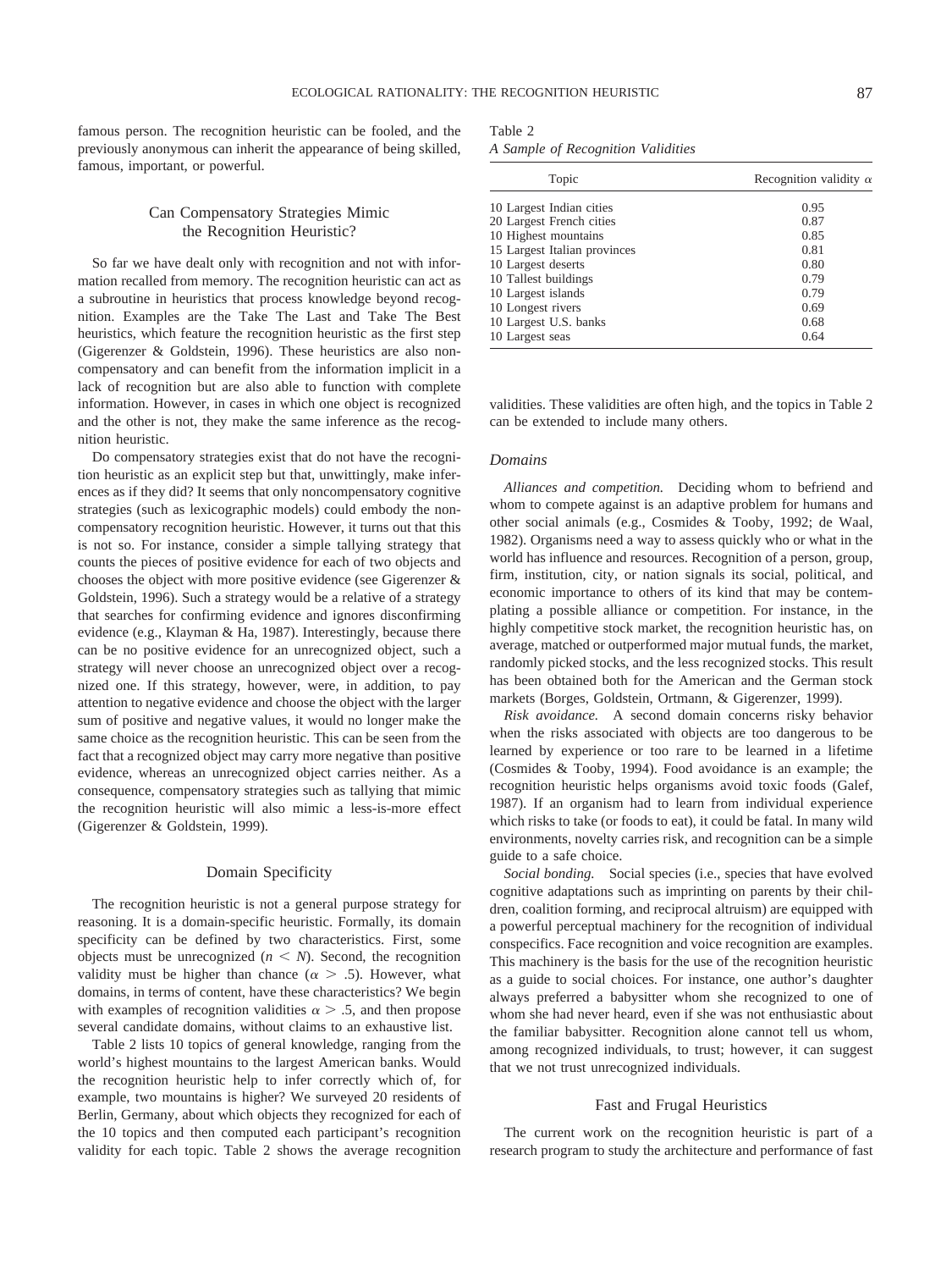and frugal heuristics (Gigerenzer & Goldstein, 1996; Gigerenzer & Selten, 2001; Gigerenzer, Todd, & the ABC Research Group, 1999; Goldstein & Gigerenzer, 1999; Todd & Gigerenzer, 2000). The recognition heuristic is a prototype of these adaptive tools. It uses recognition, a capacity that evolution has shaped over millions of years that allows organisms to benefit from their own ignorance. The heuristic works with limited knowledge and limited time and even requires a certain amount of missing information. Other research programs have pointed out that one's ignorance can be leveraged to make inferences (Glucksberg & McCloskey, 1981); however, they refer to an ignorance of deeper knowledge, not ignorance in the sense of a mere lack of recognition. The program of studying fast and frugal heuristics is based on the following theoretical principles.

### *Rules for Search, Stopping, and Decision*

The common defining characteristics of these heuristics are fast and frugal rules for (a) search, that is, where to search for cues; (b) stopping, that is, when to stop searching without attempting to compute an optimal stopping point at which the costs of further search exceed the benefits; and (c) decision, that is, how to make an inference or decision after search is stopped. The recognition heuristic follows particularly simple rules. Search extends only to recognition information, not to recall. Search is stopped whenever one object is recognized and the other is not; no further information is looked up about the recognized object. The simple decision rule is to choose the recognized object. Limited search and nonoptimizing stopping rules are the key processes in Simon's (e.g., 1955) and Selten's (e.g., 1998) models of bounded rationality. However, only a few theories of cognitive processing specify models of search and stopping; this even holds for those who attach the label "bounded rationality" to their ideas. Most theories only specify rules for decision, such as how information should be combined in some linear or nonlinear fashion.

# *Transparency*

Fast and frugal heuristics are formulated in a way that is highly transparent: It is easy to discern and understand just how they function in making decisions. Because they involve few, if any, free parameters and a minimum of computation, each step of the algorithm is open to scrutiny. These simple heuristics stand in sharp contrast to more complex and computationally involved models of mental processes that may generate good approximations to human behavior but are also rather opaque. For instance, the resurgence of connectionism in the 1980s brought forth a crop of neural networks that were respectable models for a variety of psychological phenomena but whose inner workings remained mysterious even to their creators (for alternatives see Regier, 1996; Rumelhart & Todd, 1993). Whereas these models are precisely formulated but nontransparent, there also exist imprecisely formulated and nontransparent models of heuristics, such as "representativeness," "availability," and other one-word explanations (see Gigerenzer, 1996, 1998; Lopes, 1991). Transparent fast and frugal heuristics use no (or only a few) free parameters, allow one to make quantifiable and testable predictions, and avoid possible misunderstanding (or mystification) of the processes involved, even if they do sacrifice some of the allure of the unknown.

#### *Ecological Rationality*

Models of cognitive algorithms—from models of risky choice (e.g., Lopes, 1994) to multiple regression lens models (e.g., Hammond, Hursch, & Todd, 1964) to neural networks (e.g., Regier, 1996)—typically rely on predictor variables that have objective correspondents in the outside world. In this article, we proposed and studied a heuristic that makes inferences without relying on objective predictors but solely on an internal lack of recognition.

We defined the conditions in which the recognition heuristic is applicable and in which the less-is-more effect emerges. In the experimental studies reported, inferences accorded with the recognition heuristic about 90% of the time or more. The recognition heuristic, in the form of Equation 1, predicts how changes in test size affect accuracy, and these predicted changes were experimentally confirmed in 26 of 28 cases. The heuristic also predicts noncompensatory judgments, and this prediction was obtained in a training experiment in which participants were taught predictive information that suggested contradicting recognition. We demonstrated two less-is-more effects. In the first, a group achieved slightly higher accuracy in a foreign domain in which they knew little than in a familiar domain where they knew far more. In the second, we saw how experimentally induced recognition significantly affects the inferences people make.

The recognition heuristic is a cognitive adaptation. In cases of extremely limited knowledge, it is perhaps the only strategy an organism can follow. However, it is also adaptive in the sense that there are situations, called less-is-more effects, in which the recognition heuristic results in more accurate inferences than a considerable amount of knowledge can achieve. It is the model of an ecologically rational heuristic, exploiting patterns of information in the environment to make accurate inferences in a fast and frugal way.

### References

- Ayton, P., & Önkal, D. (1997). *Forecasting football fixtures: Confidence and judged proportion correct.* Unpublished manuscript, Department of Psychology, The City University of London.
- Barnett, S. A. (1963). *The rat: A study in behavior.* Chicago: Aldine.
- Birnbaum, M. H. (1983). Base rates in Bayesian inference: Signal detection analysis of the cab problem. *American Journal of Psychology, 96,* 85–94.
- Borges, B., Goldstein, D. G., Ortmann, A., & Gigerenzer, G. (1999). Can ignorance beat the stock market? In G. Gigerenzer, P. M. Todd, & the ABC Research Group (Eds.), *Simple heuristics that make us smart* (pp. 59–72). New York: Oxford University Press.
- Brown, J., Lewis, V. J., & Monk, A. F. (1977). Memorability, word frequency and negative recognition. *Quarterly Journal of Experimental Psychology, 29,* 461–473.
- Cosmides, L., & Tooby, J. (1992). Cognitive adaptations for social exchange. In J. Barkow, L. Cosmides, & J. Tooby (Eds.), *The adapted mind: Evolutionary psychology and the generation of culture* (pp. 163– 228). New York: Oxford University Press.
- Cosmides, L., & Tooby, J. (1994). Beyond intuition and instinct blindness: Toward an evolutionarily rigorous cognitive science. *Cognition, 50,* 41–77.
- Craik, F. I. M., & McDowd, M. (1987). Age differences in recall and recognition. *Journal of Experimental Psychology: Learning, Memory, and Cognition, 14,* 474–479.
- Delbecq-Derousne, J., Beauvois, J. F., & Shallice, T. (1990). Preserved recall versus impaired recognition. *Brain, 113,* 1045–1074.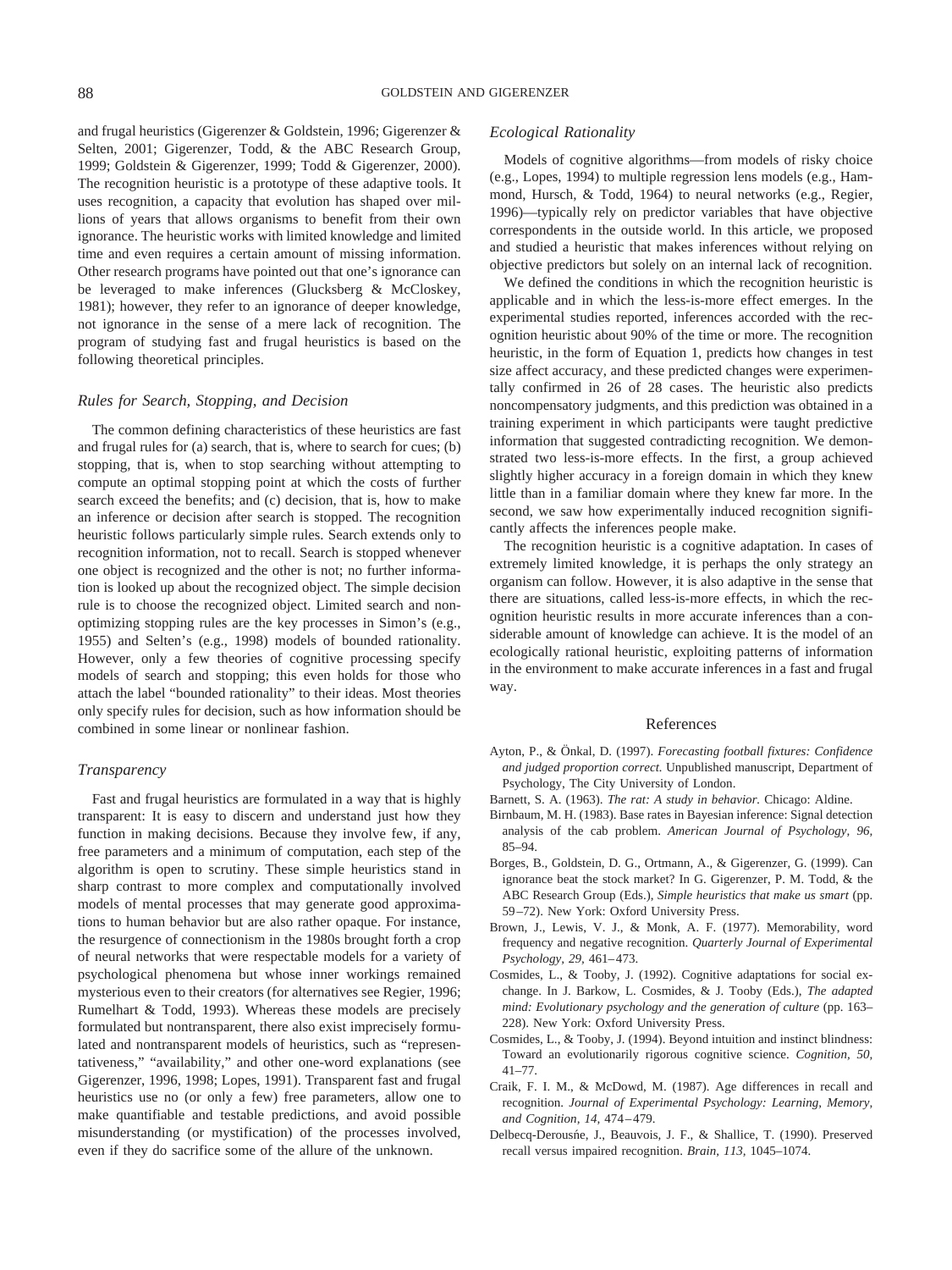- de Waal, F. (1982). *Chimpanzee politics.* London: Jonathan Cape.
- Duncker, K. (1945). *On problem solving* (L. S. Lees, Trans.). *Psychological Monographs, 58* (5, Whole No. 270). (Original work published 1935)
- Edwards, W. (1968). Conservatism in human information processing. In B. Kleinmuntz (Ed.), *Formal representation of human judgment* (pp. 17– 52). New York: Wiley.
- Einhorn, H. J. (1970). The use of nonlinear, noncompensatory models in decision making. *Psychological Bulletin, 73,* 221–230.
- Einhorn, H. J., & Hogarth, R. M. (1981). Behavioral decision theory: Processes of judgment and choice. *Annual Review of Psychology, 32,* 53–88.
- Fishburn, P. C. (1974). Lexicographic orders, utilities and decision rules: A survey. *Management Science, 20,* 1442–1471.
- Galef, B. G. (1987). Social influences on the identification of toxic foods by Norway rats. *Animal Learning & Behavior, 15,* 327–332.
- Galef, B. G., McQuoid, L. M., & Whiskin, E. E. (1990). Further evidence that Norway rats do not socially transmit learned aversions to toxic baits. *Animal Learning Behavior, 18,* 199–205.
- Gigerenzer, G. (1991). From tools to theories: A heuristic of discovery in cognitive psychology. *Psychological Review, 98,* 254–267.
- Gigerenzer, G. (1993). The bounded rationality of probabilistic mental models. In K. I. Manktelow & D. E. Over (Eds.), *Rationality: Psychological and philosophical perspectives* (pp. 284–313), London: Routledge.
- Gigerenzer, G. (1996). On narrow norms and vague heuristics: A reply to Kahneman and Tversky. *Psychological Review, 103,* 592–596.
- Gigerenzer, G. (1998). Surrogates for theories. *Theory & Psychology, 8,* 195–204.
- Gigerenzer, G. (2000). *Adaptive thinking: Rationality in the real world.* New York: Oxford University Press
- Gigerenzer, G., & Goldstein, D. G. (1996). Reasoning the fast and frugal way: Models of bounded rationality. *Psychological Review, 104,* 650– 669.
- Gigerenzer, G., & Goldstein, D. G. (1999). Betting on one good reason: The take the best heuristic. In G. Gigerenzer, P. M. Todd, & the ABC Research Group (Eds.), *Simple heuristics that make us smart* (pp. 75– 95). New York: Oxford University Press.
- Gigerenzer, G., & Hoffrage, U. (1995). How to improve Bayesian reasoning without instruction. Frequency formats. *Psychological Review, 102,* 684–704.
- Gigerenzer, G., & Murray, D. J. (1987). *Cognition as intuitive statistics.* Hillsdale, NJ: Erlbaum.
- Gigerenzer, G., & Selten, R. (Eds.). (2001). *Bounded rationality: The adaptive toolbox.* Cambridge, MA: MIT Press.
- Gigerenzer, G., Todd, P. M., & the ABC Research Group. (1999). *Simple heuristics that make us smart.* New York: Oxford University Press.
- Glucksberg, S., & McCloskey, M. (1981). Decisions about ignorance: Knowing that you don't know. *Journal of Experimental Psychology: Human Learning and Memory, 7,* 311–325.
- Goldstein, D. G. (1997). Models of bounded rationality for inference. *Dissertation Abstracts International, 58* (01), 435B. (UMI No. AAT 9720040)
- Goldstein, D. G., & Gigerenzer, G. (1999). The recognition heuristic: How ignorance makes us smart. In G., Gigerenzer, P. M. Todd, & the ABC Research Group (Eds.), *Simple heuristics that make us smart* (pp. 37– 58). New York: Oxford University Press.
- Griggs, R. A., & Cox, J. R. (1982). The elusive thematic-materials effect in Wason's selection task. *British Journal of Psychology, 73,* 407–420.
- Groner, M., Groner, R., & Bischof, W. F. (1983). Approaches to heuristics: A historical review. In R. Groner, M. Groner, & W. F. Bischof (Eds.), *Methods of heuristics* (pp. 1–18). Hillsdale, NJ: Erlbaum.
- Hammond, K. R. (1996). *Human judgment and social policy. Irreducible*

*uncertainty, inevitable error, unavoidable injustice.* New York: Oxford University Press.

- Hammond, K. R., Hursch, C. J., & Todd, F. J. (1964). Analyzing the components of clinical inference. *Psychological Review, 71,* 438–456.
- Hoffrage, U. (1995). *The adequacy of subjective confidence judgments: Studies concerning the theory of probabilistic mental models.* Unpublished doctoral dissertation, University of Salzburg, Austria.
- Hogarth, R. M. (1987). *Judgement and choice: The psychology of decision.* Chichester, United Kingdom: Wiley.
- Jacoby, L. L., Kelley, C., Brown, J., & Jasechko, J. (1989). Becoming famous overnight: Limits on the ability to avoid unconscious influences of the past. *Journal of Personality and Social Psychology, 56,* 326–338.
- Jacoby, L. J., Woloshyn, V., & Kelley, C. (1989). Becoming famous without being recognized: Unconscious influences of memory produced by dividing attention. *Journal of Experimental Psychology, 118,* 115– 125.
- Kahneman, D., & Tversky, A. (1996). On the reality of cognitive illusions. *Psychological Review, 103,* 582–591.
- Keeney, R. L., & Raiffa, H. (1993). *Decisions with multiple objectives.* Cambridge, United Kingdom: Cambridge University Press.
- Kelley, H. H. (1973). The process of causal attribution. *American Psychologist, 28,* 107–128.
- Klayman, J., & Ha, Y. (1987). Confirmation, disconfirmation, and information in hypothesis testing. *Psychological Review, 94,* 211–228.
- Lopes, L. L. (1991). The rhetoric of irrationality. *Theory and Psychology, 1,* 65–82.
- Lopes, L. L. (1994). Psychology and economics: Perspectives on risk, cooperation, and the marketplace. *Annual Review of Psychology, 45,* 197–227.
- McKenna, P., & Warrington, E. K. (1980). Testing for nominal dysphasia. *Journal of Neurology, Neurosurgery and Psychiatry, 43,* 781–788.
- Mellers, B. A., Schwartz, A., & Cooke, A. D. J. (1998). Judgment and decision making. *Annual Review of Psychology, 49,* 447–477.
- Payne, J. W., Bettman, J. R., & Johnson, E. J. (1993). *The adaptive decision maker.* New York: Cambridge University Press.
- Piattelli-Palmarini, M. (1994). *Inevitable illusions. How mistakes of reason rule our minds.* New York: Wiley.
- Polya, G. (1954). *Mathematics and plausible reasoning. Vol. 1: Induction and analogy in mathematics.* Princeton, NJ: Princeton University Press.
- Regier, T. (1996). *The human semantic potential: Spatial language and constrained connectionism.* Cambridge, MA: MIT Press.
- Rumelhart, D. E., & Todd, P. M. (1993). Learning and connectionist representations. In D. E. Meyer & S. Kornblum (Eds.), *Attention and performance XIV* (pp. 3–30). Cambridge, MA: MIT Press/Bradford Books.
- Schacter, D. L., & Tulving, E. (1994). What are the memory systems of 1994? In D. L. Schacter & E. Tulving (Eds.), *Memory systems* (pp. 1–38). Cambridge, MA: MIT Press.
- Schonfield, D., & Robertson, B. (1966). *Memory storage and aging. Canadian Journal of Psychology, 20,* 228–236.
- Selten, R. (1998). Aspiration adaptation theory. *Journal of Mathematical Psychology, 42,* 191–214.
- Semenza, C., & Sgaramella, T. M. (1993). Production of proper names: A clinical case study of the effects of phonemic cueing. In G. Cohen & D. M. Burke (Eds.), *Memory for proper names* (pp. 265–280). Hove, United Kingdom: Erlbaum.
- Semenza, C., & Zettin, M. (1989). Evidence from aphasia for the role of proper names as pure referring expressions. *Nature, 342,* 678–679.
- Shepard, R. N. (1967a). On subjectively optimum selections among multiattribute alternatives. In W. Edwards & A. Tversky (Eds.), *Decision making* (pp. 257–283) Harmondsworth: Penguin Books.
- Shepard, R. N. (1967b). Recognition memory for words, sentences, and pictures. *Journal of Verbal Learning and Verbal Behavior, 6,* 156 – 163.